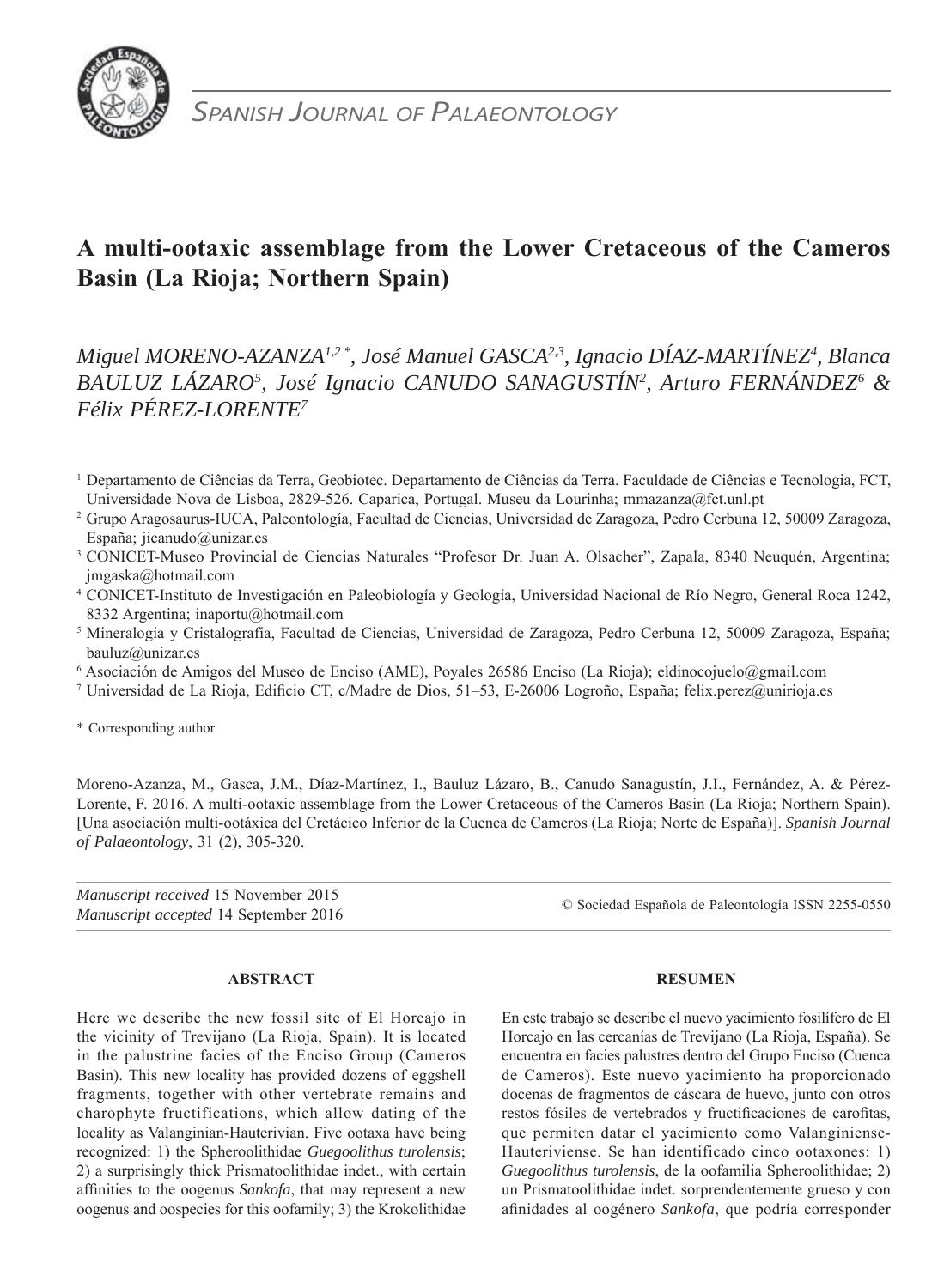*Krokolithes* sp.; 4) recrystallized ?Testudoolithidae eggshells; and 5) ?Geckoolithidae eggshells of uncertain affinity. This oodiversity is similar to that of other eggshell microsites. The ootaxonomic list differs from the other Iberian locality of the same age, Pochancalo 1 (Villanueva de Huerva Formation, Zaragoza) in lacking sauropod and megalosauroid theropod eggshells, but shares the presence the ornithopod and coelurosaurian theropod eggshells with other younger microsites found in similar facies. The age of the new locality has immediate consequences for the tectono-sedimentary framework of the Cameros Basin, and the new data will need to be considered in future stratigraphical works. Furthermore, the reliability of eggshells as biostratigraphic markers is questioned, and the viability of *Guegoolithus* as a guide fossil for the lower Barremian is rejected.

**Keywords.** Valanginian-Hauterivian, Enciso Group, vertebrate eggshells, dinosaurs.

a un nuevo oogénero y ooespecie; 3) *Krokolithes* sp. de la oofamilia Krokolithidae; 4) cáscaras recristalizadas asignables con dudas a Testudoolithidae; y 5) cáscaras de afinidad incierta, aquí asignadas con dudas a Geckoolithidae. Esta oodiversidad es similar a la de otros microyacimientos de cáscaras de huevo. La lista ootaxonómica difiere de la obtenida en la otra única localidad de esta edad en Iberia, Pochancalo 1 (Formación Villanueva de Huerva, Zaragoza), por la ausencia de cáscaras de huevo asignables a saurópodos y terópodos megalosauroideos, pero comparte la presencia de cáscaras de huevo asignables a ornitópodos y terópodos celurosaurios con otros yacimientos más recientes que muestran facies similares. Este nuevo yacimiento tiene consecuencias inmediatas para el marco tectono-sedimentario de la cuenca de Cameros, siendo necesario considerar estos nuevos datos en futuros estudios estratigráficos. Además, se cuestiona la fiabilidad del uso de cáscaras de huevo como marcadores bioestratigráficos, ya que los nuevos datos ponen en duda la utilidad de *Guegoolithus* como fósil guía para el Barremiense inferior.

**Palabras clave.** Valanginiense-Hauteriviense, Grupo Enciso, cáscaras de huevo de vertebrados, dinosaurios.

#### **1. INTRODUCCTION**

Although complete eggs are yet unknown, eggshell fragments are relatively common in the Lower Cretaceous of Spain. They are a common component in most of the microvertebrate sites described in the recent years (Köhring, 1990; Buscalioni *et al*., 2008; Canudo *et al*., 2010; Gasca *et al*., 2012; Ruiz-Galván *et al*., 2014) and have revealed a previously unknown oodiversity (Moreno-Azanza *et al*., 2009, 2014a, 2014b, 2015).

Contrasting with this high abundance of localities in the Iberian Chain, the neighboring Cameros Basin has not provided any eggshell localities from the Lower Cretaceous outcrops, although a few sites are known in the Upper Cretaceous (Moratalla, 1993; Izquierdo *et al*., 1999; Bravo *et al*., 2006). Recently, eggshell fragments have being recognized in thin sections of calcareous rocks of the Leza Formation (Suárez-González *et al*., 2013). These eggshells have not been studied in depth, but the presence of an eggshell fragment in a randomly cut rock for a sedimentological analysis suggests a relatively high abundance.

Here we present preliminary results on the ootaxonomic diversity of El Horcajo, a microvertebrate site in palustrine facies of the Enciso Group, located in the surroundings of the locality of Trevijano (La Rioja). This is the first eggshell site discovered in the Lower Cretaceous of the Cameros Basin, and one of the oldest eggshell localities of Spain.

#### **2. MATERIAL AND METHODS**

The El Horcajo site was found by one of us (A.F.) during a survey for footprints in the late nineties of the past century. Several eggshell fragments were collected in successive visits to the locality. Approximately one hundred of kilograms of sediments from the El Horcajo site were collected in two points where eggshell fragments were visible with the naked eye. The samples, labeled as "Trevijano clásico" (classical, TRE) for the previously known locality and "Trevijano nuevo" (new, TREN), showed no differences in eggshell size, diversity and abundance, so they were treated as a single sample. Sediment was let dry for a couple of weeks and them were processed using 2 % hydrogen peroxide and sieves of 2 mm, 1 mm and 0.5 mm mesh. The eggshell fragments were sorted under a binocular microscope. Some of the fragments where prepared in standard 30 μm thin section in radial view. Noticeable is the bad results obtained in thin sections of eggshell fragments of under 500 μm in thickness. Thin sections were examined with an Olympus BX 41 petrographic microscope housed in the Mineralogy and Crystallographic area of Earth Sciences Department of the University of Zaragoza. Forty-four fragments where mounted for Scanning Electron Microscopy (SEM) and gold coated. In addition, twenty-three fructifications of charophytes were randomly picked up from the 0.5 mm mesh fraction and mounted and gold coated for SEM analysis. They were examined in a JEOL 6400 SEM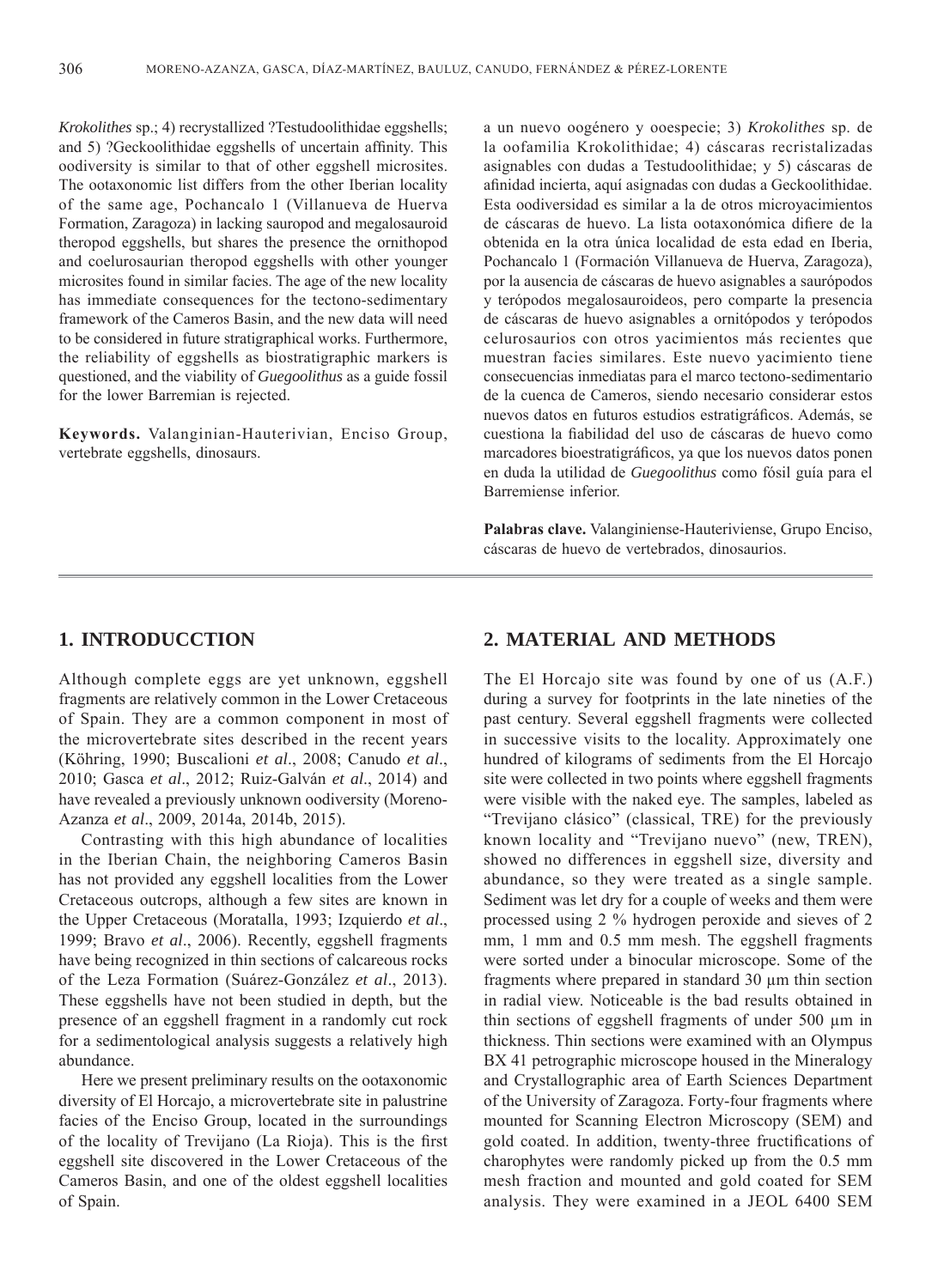All materials were collected under the local regulations and are housed in the Museo de Enciso (Enciso, La Rioja).

Nomenclature follows the works of Mikhailov (1991, 1997) and Mikhailov *et al*. (1996), with the exception of Krokolithidae eggshells, which follows Moreno-Azanza *et al*. (2014a).

# **3. GEOGRAPHICAL AND GEOLOGICAL SETTING**

The El Horcajo site is located one kilometer west to the village of Trevijano (La Rioja, north of Spain; Figs 1a-1c).

The Cameros Basin originated during the end of the Jurassic due to an intraplate rifting event associated to the opening of the North Atlantic, lasting until the middle Albian. It was an accelerated subsidence cycle, resulting



**Figure 1.** Geographical and geological location of the El Horcajo site (La Rioja). **a)** Location of the Cameros Basin within the Iberian Peninsula. **b)** Geological context of El Horcajo. Based on Suárez-González *et al*. (2013). **c)** Detailed geological mapping of the El Horcajo area, showing the location of the site and the two stratigraphic logs. **d)** Stratigraphic logs of the El Horcajo area, showing the location of the El Horcajo and the Sample 1 (see text). **e)** View of the El Horcajo site during the survey works in 2008.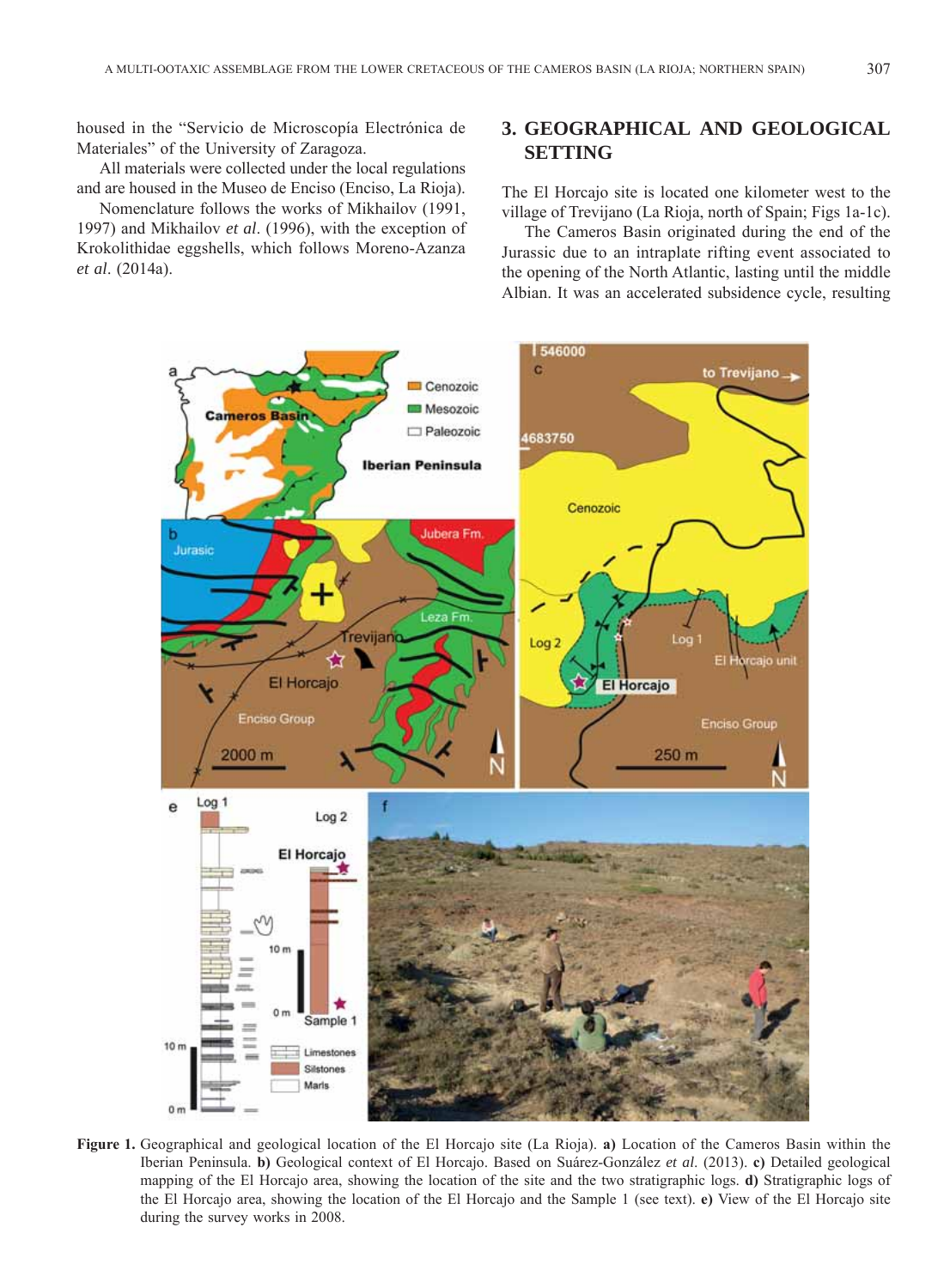in over 6500 m of mainly continental sediments (Mas *et al*., 1993; Salas *et al*., 2001; Omodeo-Salè *et al*., 2014), and was characterized by a low temperature metamorphism (Omodeo-Salè *et al*., 2015 and references within). Four lithoestratigraphic units have been recognized in the area: Tera Group, Oncala Group, Enciso Group and Olivan Group (Tischer, 1966). At least the Oncala and Enciso Group show certain marine influences (Schudack & Schudack, 2009; Mas *et al*., 2004; Quijada *et al*., 2013; Suárez-González *et al*., 2010, 2015).

The El Horcajo level consists of grey marls included in a red clay-grey marl interval (Figs 1d-1e) that was deposited in a lacustrine-palustrine environment, with coastal influence, overlaying the Enciso Group limestones. The outcrop is small; it is directly overlaid by a postcompression Cenozoic poorly-sorted breccia.

The fossil assemblage of El Horcajo comprises charophytes, ostracods and vertebrate remains including abundant eggshell fragments, ornithopod and theropod dinosaur teeth, an ornithopod vertebra, crocodylomorph teeth (*Bernissartia* and atoposaurids), as well as scales and teeth of osteichthyan fishes.

The outcrops of the El Horcajo site have been mapped and assigned to the Enciso Group (SuárezGonzález *et al.*, 2013). In any case, it should be noted<br>the controversy concerning the stratigraphic position and<br>age of the sedimentary succession from Trevijano area<br>(see a comparative overview of different proposals

#### **3.1. Age**

The assemblage of charophyte fructifications identified in<br>the El Horcajo site is composed of a mixed population of<br>two successive anagenetic varieties: *Atopochara trivolvis*<br>*micranda* and *Atapochara trivolvis ancora* (



Figure 2. Charophyte fructifications from the Trevijano fossil site (La Rioja), in roughly lateral view. (a-c) *Atopochara trivolvis* var. *micranda* and **(d-f)** *Atopochara trivolvis* var. *ancora*, sample Trevijano. **a)** Menc-Tre\_36. **b)** Menc-Tre\_33. **c)** MENC-TRE\_37. **d)** MENC-TRE\_26. **e)** MENC-TRE\_30. **f)** MENC-TRE\_28.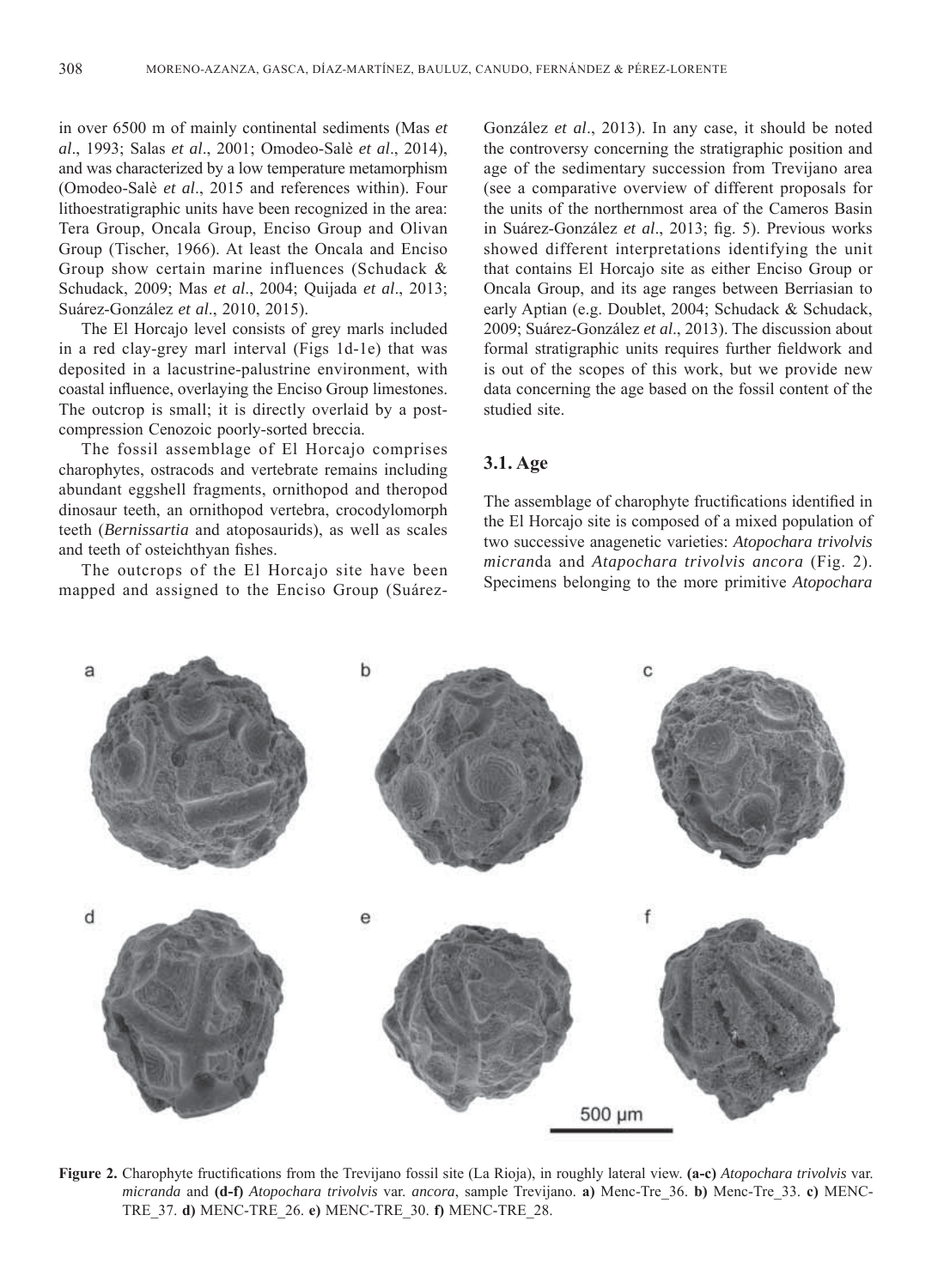*trivolvis micranda* are between 800-950 μm in diameter and bear antheridial marks 180-220 μm in diameter. Specimens of *Atopochara trivolvis ancora* are minor in number and slightly smaller than that of the former variety, being 750-850 μm in diameter with antheridial marks between 140-200 μm. These ranges are coherent with those described for these varieties in other places (Martín-Closas, 2000). This assemblage indicates a Valanginian-Hauterivian age for the fossiliferous level being within the *Globator maillardii steinhauseri* zone of Riveline *et al*. (1996). This dating is in agreement with the ostracod biostratigraphy proposed by Schudack & Schudack (2009) but not with data based on Dasycladaceae algae provided by Suárez-González *et al*. (2013). As additional data for the biostratigraphy of the unit, it is appropriate to note the presence of the charophyte *Globator maillardii nurrensis* within the local series, in a sample located 25 m below the El Horcajo site. Therefore, the lower part of this unit would be late Berriasian in age (*Globator maillardii nurrensi*<sup>s</sup> biozone; Riveline *et al*., 1996).

#### **4. SYSTEMATIC PALAEONTOLOGY**

Parasystem VETEROVATA Vyalov, 1972 Oofamily **Spheroolithidae** Zhao, 1979 Oogenus *Guegoolithus* Moreno-Azanza, Gasca & Canudo, 2014c

Oospecies *Guegoolithus turolensis* (Amo Sanjuan, Canudo & Cuenca Bescós, 2000) (Fig. 3)

**Description.** Eggshell fragments assigned to *Guegoolithus* are dark brown to black in color. They show evidence of weathering in both inner and outer surfaces (Fig. 3a), although the ultrastructure of the eggshell is pristine preserved. The eggshell is 1100 μm thick. They have prolatospherulithic shell units that completely fuse at one fifth to one third of the thickness of the eggshell (Fig. 3b). Shell units form a single layer of radiating calcite crystals. This layer shows a progressive change in ultrastructure, from spherulithes of acicular ultrastructure (Fig. 3c), formed by thin acicular crystals of calcite that radiate out of the organic cores. These acicular crystals progressively develop into wedges with radial tabular ultrastructure (Fig. 3d). The relation between the acicular and the radial tabular "layers" is 3:1.

This pseudo-layered condition is also evident in thin section (Fig. 3e). In the lower third of the eggshell, the shell units are not fused and show no lamination. The two upper thirds of the eggshell, on the contrary, display a strong lamination, with growth lines that are continuous

across the shell unit boundaries. The lower growth lines are straight to slightly wavy, but they progressively increase in undulation towards the outer surface, becoming subparallel to the ornamentation in the outer part of the eggshell. The eggshell displays undulating extinction (Fig. 3f). Pore channels are prolatocanaliculated.

The outer surfaces present sagenotuberculated ornamentation (Fig. 3a). The anastomosing ridges leave deep valleys in their interstices. An isolated fragment, otherwise being identical to those fragments here assigned to *Guegoolithus*, shows compactituberculated ornamentation, although this can be an artifact due to the small size of the fragment. The ornamentation comprises up to one fourth of the eggshell thickness (Fig. 3b), with deference of thickness between ridges and valleys of up to 250 μm, but this value may be an underestimation, due to the weathering shown in most of the examined eggshell fragments.

**Comparison.** The prolaspherulithic eggshell, with prolatocanaliculated pore system, together with the sagenotuberculated ornamentation allows the inclusion of these eggshells in Spheroolithidae. This oofamily includes three valid oogenera: *Shixingoolithus*, *Spheroolithus* and *Guegoolithus* (Barta *et al*., 2014; Moreno-Azanza *et al*., 2014c). The Spheroolithidae eggshells from El Horcajo are two times thinner than those assigned to *Shixingoolithus*. They have a similar thickness than most of *Spheroolithus* eggshells (see table 1 in Moreno-Azanza *et al*. (2014c), but also Tanaka *et al*., (2016) for an exceptional thin *Spheroolithus* oosp.). The prominent sagenotuberculated ornamentation observed in the El Horcajo Spheroolithidae eggshells is not shared with any *Spheroolithus* oospecies. Furthermore, the eggshell thickness, the presence of spherulithes with acicular ultrastructure that progressively develop into tabular ultrastructure and the prominent ornamentation of the outer surface is shared with the oogenus *Guegoolithus*, and with the only included oospecies, *Guegoolithus turolensis*.

Eggshells of *Guegoolithus* have been recovered in many localities of the neighboring Iberian Basin, but its presence is restricted to the Lower Barremian (Canudo *et al*., 2010; Moreno-Azanza *et al*., 2014c). If the Hauterivian-Valanginian age of El Horcajo is confirmed, it would imply that these eggs where laid in the Iberian Peninsula up to seven million years before than previously thought (see the Discussion section).

*Guegoolithus* has been tentatively related to iguanodontoid dinosaurs on the basis of their resemblance to eggshells assigned to derived ornithopods from the Upper Cretaceous of North America (Horner & Makela, 1979; Hirsch & Quinn, 1990; Horner, 1999) and, more recently, from the Lower Cretaceous of Asia (Dewaele *et al*., 2015).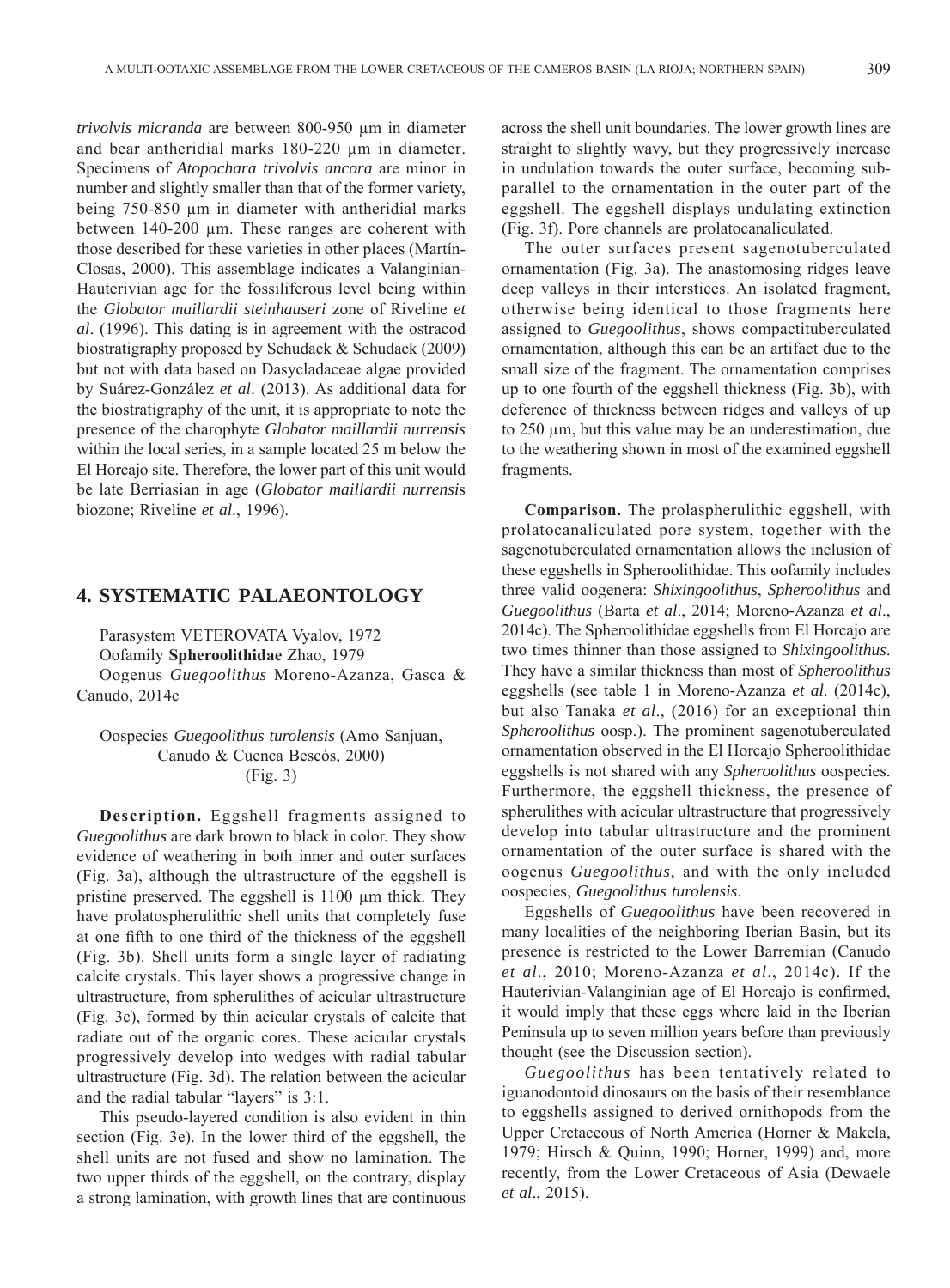

**Figure 3.** *Guegoolithus turolensis* from the El Horcajo site (La Rioja). Scanning electron microscope microphotographs **(a-d)**, petrographic microscope photograph in parallel nicols **(e)**, and petrographic microscope photograph in cross nicols **(f)**. **a)** MENC- MENC-TREN-13. Outer surface showing sagenotuberculated ornamentation. **b)** TRE-2. Radial section of the eggshell. **c)** MENC-TRE-2. Detail of the mammillae showed in a. Note the radial acicular ultrastructure. Black arrowhead points a preserved organic core. **d)** MENC-TRE-2. Detail of the upper part of the eggshell, showing radial tabular ultrastructure. **e)** MENC-TREH1. Above the mammillae, the eggshell shows an intense lamination, parallel at the bottom and progressively undulating to the top. **f)** MENC-TREH1. Observe the undulating extinction. Black arrowhead points a preserved organic core.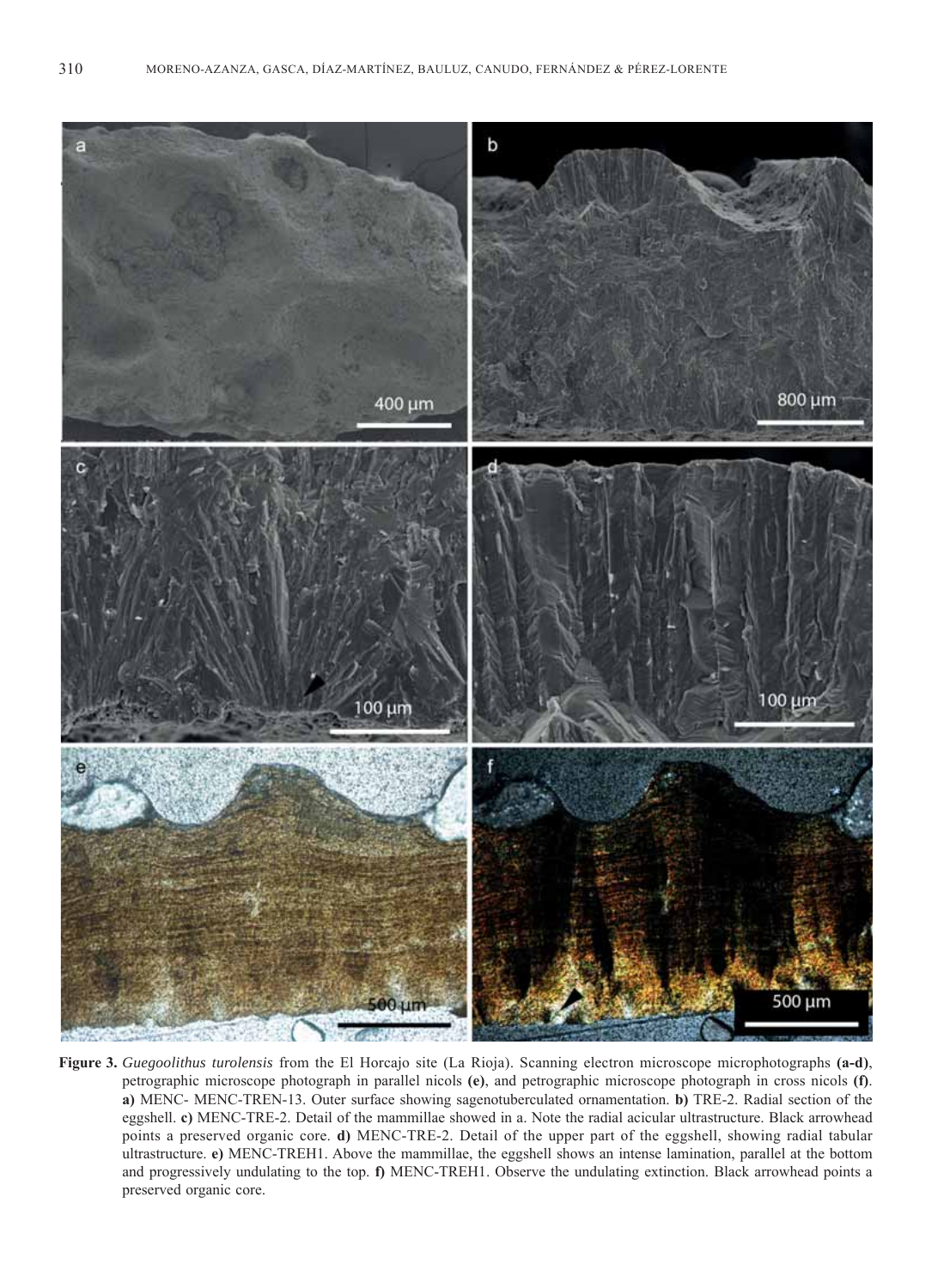Oofamily **Prismatoolithidae** Hirsch, 1994 emend. Moreno-Azanza *et al*., 2014b.

#### Oogenus et oospecies indet. (Fig. 4)

**Description.** Eggshells assigned to Prismatoolithidae indet. are the thickest of the El Horcajo assemblage. They are black in color and are easily identified due to its lack of ornamentation. Eggshell fragments of this type are usually bigger than the others, and can be picked in the field with the naked eye. The eggshell fragments show evidence of weathering, most probably due to a significant transport from the nesting area to the assemblage (Fig. 4a).

Eggshell fragments are 1400 μm thick on average. The shell unit is formed by a palisade of columnar prisms with a height/width ratio of 4:1 (Fig. 4b). The eggshell presents two layers, a mammillary layer and a prismatic layer with a gradual transition between the two layers. The ratio between the mammillary layer and the prismatic layer is 1:4. The mammillary layer comprises one fifth of the eggshell. It presents a massive appearance in the SEM, and no organic cores can be observed (Fig. 4c). The prismatic layer has a radial tabular ultrastructure (Fig. 4d). Two different zones of similar thickness can be distinguished in this layer (Fig. 4b). The inner zone looks somewhat massive in SEM photographs, but some crystals wedges can be identified, and calcite lattice can be distinguished in some areas. The outer zone has a better preserved structure, with parallel columns of calcite forming a tight palisade in each prism, and display the typical radial tabular ultrastructure, with a well-developed fish bone pattern produced by the lattice of the calcite (Fig. 4d). No evidence of true squamatic structure is observed in the prismatic layer.

In thin section, the eggshell is light colored (Fig. 4e). The bases of the prisms present a dark brown color in parallel nicols, and no clear pattern of extinction in cross nicols, suggesting that these areas of the eggshell are fine grained and rich in organic matter. There is a faint lamination, formed by light brown growth lines that are restricted to each shell unit. It is possible that the original structure of the eggshell is here masked by recrystallization or a high abundance of organic matter. Nevertheless, shadows of former organic cores can be observed. The prismatic layer shows no lamination. The inner zone of this layer has a general darker color, and this may be due to the presence of degraded organic matter. In cross-polarized light (Fig. 4f), crystalline domains are here small and elongated, and have an inclination with respect to the eggshell growth direction, fanning out from the mammillary layer. They have columnar extinction pattern. The outer zone of the prismatic layer is again light coloured, with less relicts of organic matter. Here, crystalline domains are noticeably larger, are almost parallel to the eggshell growth direction, and also present columnar extinction.

**Comparison.** The multilayered condition of the eggshell, together with a mammillary layer and a prismatic layer separated by a gradual transition and with the radial tabular ultrastructure present in the prismatic layer are diagnostic characters of the oofamily Prismatoolithidae. Nevertheless, it is thicker than any other oospecies of this oofamily. This oofamily includes several oogenera eggs with smooth, undulating and sculptured outer surfaces. The prismatoolithids of El Horcajo are twice as thick than any other two layered, smooth Prismatoolithidae oogenera (maximum thickness of 1400 μm). Its thickness is only similar to eggs assigned to the oogenus *Trigonoolithus*, from the lower Barremian of Spain (maximum thickness of 1200 μm; Moreno-Azanza *et al*., 2014b), and to the Upper Cretaceous *Prismatoolithus levis/Troodon formosus* (maximum thickness of 1200 μm; Zelenitsky & Hills, 1996). Furthermore, a third structural layer, the outer layer, has been described for both ootaxa.

The presence of a third layer in the Prismatoolithidae eggshells of El Horcajo is worth of discussion. There is a clear ultrastructural difference between the inner and outer zones of the prismatic layer. This condition has been described in the Prismatoolithidae oospecies *Sankofa pyrenaica*, from the Upper Cretaceous of Spain (López-Martínez & Vicens, 2012). *Sankofa* shows an even more strong differentiation between the "internal and external" zones of the prismatic layer. This contrast is most noticeable in thin sections, where *Sankofa* shows a diagnostic jagged shape of the extinction domains. This condition is less pronounced in the El Horcajo Prismatoolithidae indet. López-Martínez & Vicens (2012) did not consider this change in the ultrastructure of the eggshell worth of distinguishing two layers, and we have chosen to follow their recommendations. Even if a third layer is recognised, this layer is much thicker, both absolutely and in relation with the mammillary and prismatic layer than in any other Prismatoolithidae, including *Trigonoolithus* and *Prismatoolithus levis/Troodon formosus.* Prismatoolithidae indet. from El Horcajo differs from *Sankofa pyrenaica* in having a much thicker eggshell, wither prisms, less developed jagged crystalline domains and in the lack of squamatic ultrastructure in the prismatic layer, even though this absence can be an artifact resulting from fossilization (Mikhailov, 2014). It is possible that these eggshells represent a new oospecies of Prismatoolithidae, either belonging or not to the oogenus *Sankofa*, but more material is needed to erect this new ootaxon.

Prismatoolithid eggshells have been described in several groups of derived theropods, including birds and troodontids (Horner & Weishampel, 1996; Varricchio *et al*., 1997), and in some basal theropods, such as *Lourinhanosaurus* (Mateus *et al*., 1997). Tanaka *et al*.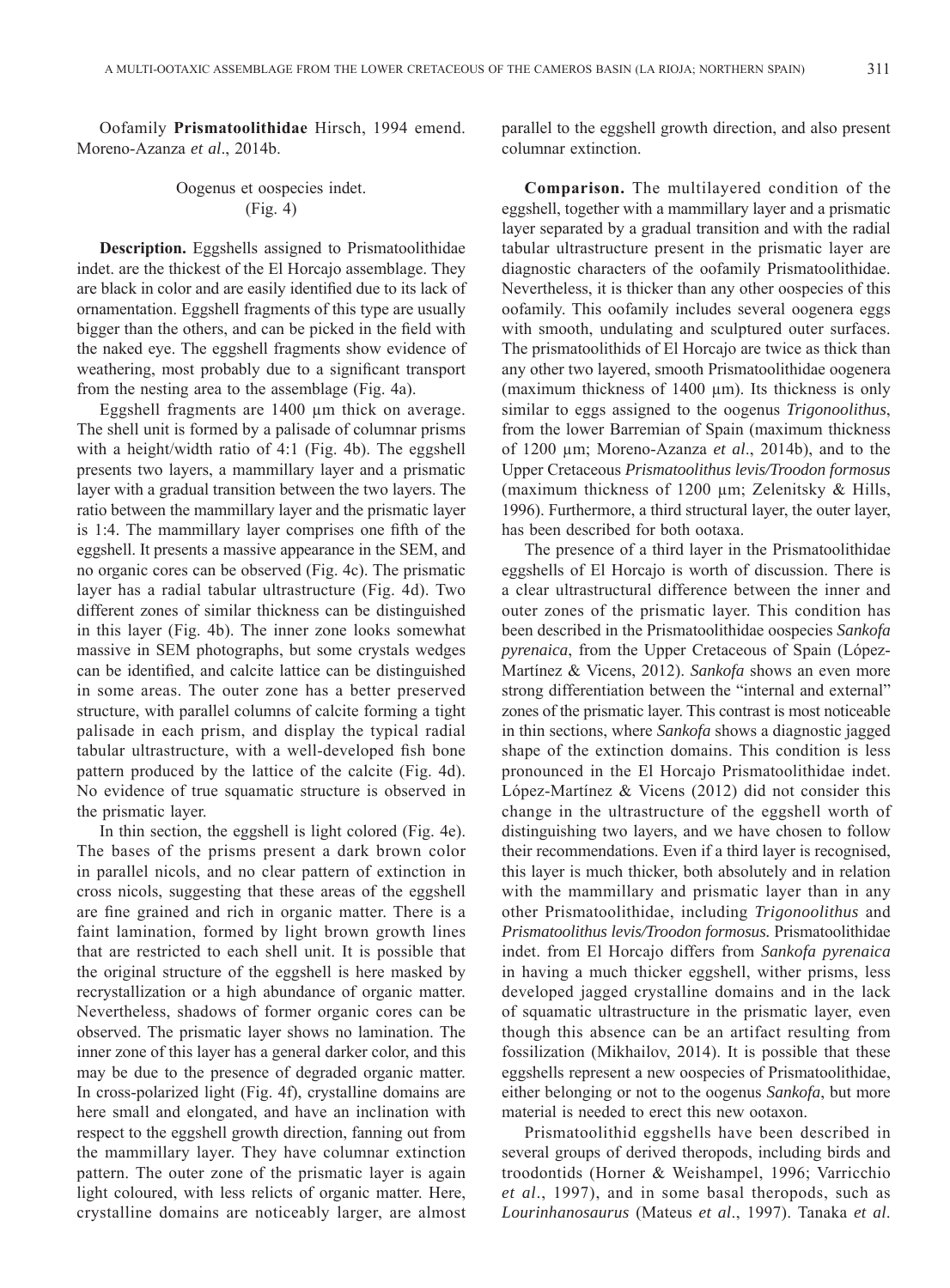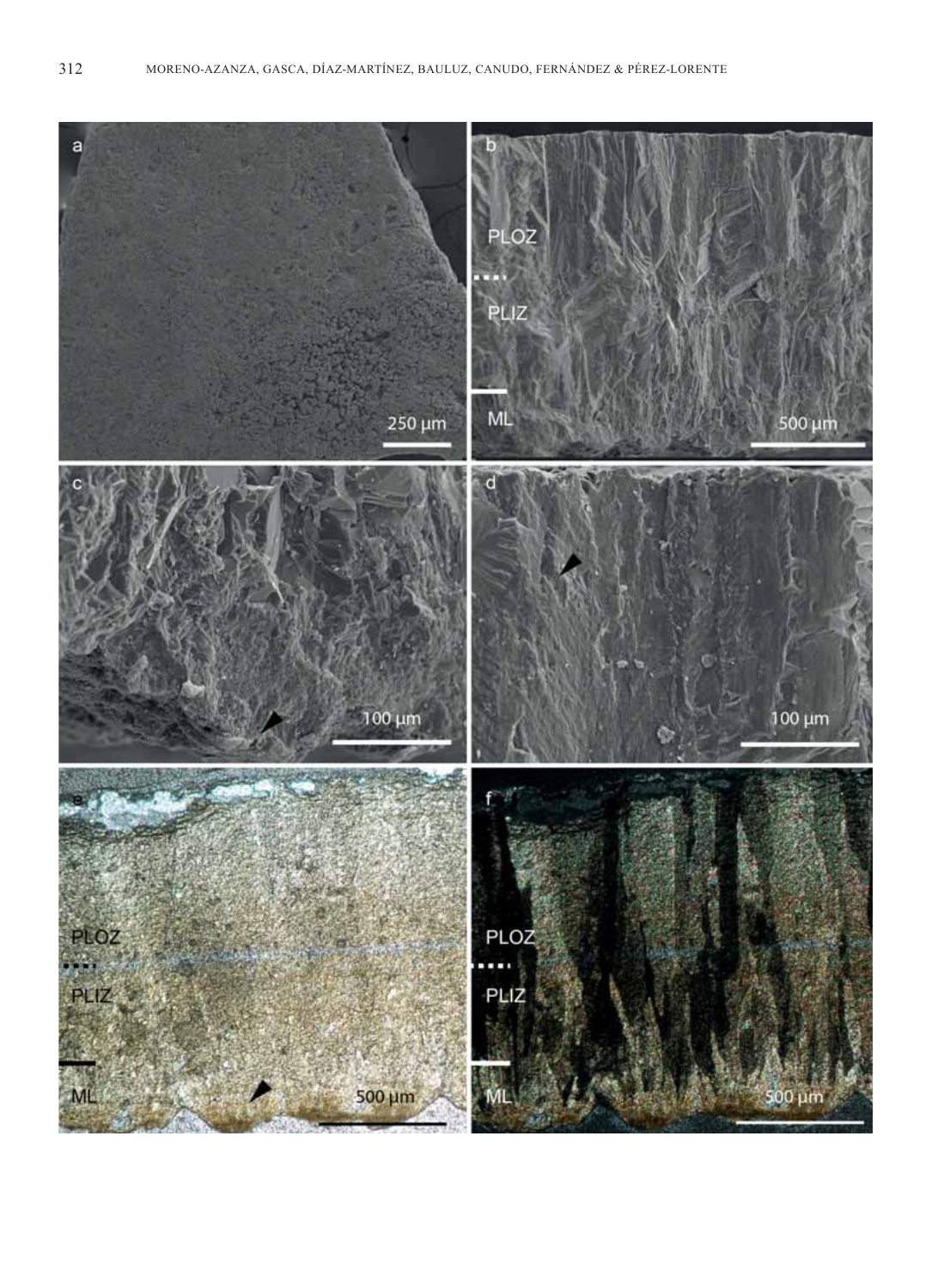(2016) found a direct relation between eggshell thickness and egg mass, resulting of an egg mass of over half a kilogram for the Prismatoolithidae indet. from El Horcajo. Thus, Prismatoolithidae eggs from El Horcajo were most probably laid by a medium to big sized theropod.

Oofamily **Krokolithidae** Köhring & Hirsch, 1996 Oogenus *Krokolithes* Hirsch, 1985

> *Krokolithes* oosp. (Fig. 5)

**Description.** Small brown to black eggshell fragments. The outer surface presents rugosocavate ornamentation (*sensu* Marzola *et al*., 2015), with low and wide bumps that irregularly cover the eggshell surface (Fig. 5a). Dissolution pits are scarce and are not present in all eggshell fragments. They are sub-circular and present the characteristic concentric rings of the crocodile eggshell (Fig. 5b).

Eggshell is 333 μm thick on average. Eggshell units are wide, with a width to height ratio of 0.6 (Fig. 5c). The shell units are discrete, although they somewhat fuse at one half of the eggshell. These units are trapezoidal in shape, with small interstices between the bases of adjacent units. The eggshell has three structural layers: a thin (30 μm) lower layer, comprising small globular basal knobs, of 60 μm in diameter; a middle layer, densely calcified but showing shadows of a compact tabular ultrastructure; and an external layer, with a more fibrous structure. The ratio between the thickness of these layers is 1/5/5. In the lower layer (Fig. 5d), basal knobs centers are loosely spaced and are located at the bases of the shell units. They are massive, with no clear crystallographic structure. The middle layer is more compact in structure and relicts of the tabular ultrastructure, orthogonal to the eggshell growth direction, can be seen (Fig. 5d). The external layer has a fibrous aspect, with a parallel cleavage in an angle to the eggshell surface (Fig. 5e).

No good quality thin sections were obtained from these eggshells, due to is brittle structure and small thickness. Nevertheless, they showed blocky extinction in cross nicols (Fig. 5f).

**Comparison.** The three layers present in the eggshell, the presence of basal knobs, the tabular structure of the middle layer, the blocky extinction and the presence of extrinsic dissolution pits are all common features of Krokolithidae eggshells, also shared by extant crocodiles. This oofamily is pending of a deep revision, currently only two oogenera, *Krokolithes* (Hirsch, 1985) and *Bauruoolithus* (Oliveira et al., 2011) have been defined, with most eggshells described for this oofamily regarded as crocodile eggshell or referred to *Krokolithes* without further discussion (see Moreno-Azanza *et al*., 2014a). The eggshells from El Horcajo are three layered and a 50 % thicker than those assigned to the single layered *Bauruoolithus*. The eggshells from El Horcajo are thin for most Cretaceous *Krokolithes*, with the exception of the 300-μm-thick *Krokolithes* oosp. from La Cantalera in Galve, Teruel (Canudo *et al*., 2010). Nevertheless, *Krokolithes* oosp. from La Cantalera presents wider shell units. On the other hand, the Krokolithidae eggshells from El Horcajo are similar to those of *Krokolithes helleri* from the Lutetian of Germany (Köhring & Hirsch, 1996), although the most diagnostic feature of this oospecies, the well-developed basal plate group, is not preserved in the eggshells of El Horcajo. Thus, we choose to assign them to *Krokolithes* oosp.

#### Oofamily **?Testudoolithidae** Hirsch, 1996

Oogenus et oospecies indet. (Fig. 6a)

**Description.** Eggshells of this type are thin (330 μm). The eggshell is single layered, with wide cylindrical shell

**Figure 4.** Prismatoolithidae indet. from the El Horcajo site (La Rioja). Scanning electron microscope microphotographs **(a-d)**, petrographic microscope photograph in parallel nicols **(e)**, and petrographic microscope photograph in cross nicols **(f)**. **a)** MENC- MENC-TREN-1. Smooth outer surface of the eggshell. Note the important degree of weathering shown in the bottom right of the picture, with partial dissolution of the eggshell surface. **b)** MENC-TRE-3. Radial section of the eggshell. Note the gradual transition between the mammillary layer and the prismatic layer, and the change in the orientation of the crystals in the middle of the prismatic layer. **c)** MENC-TRE-3. Detail of the mammillary layer in Fig. 4a. Note the massive aspect of the layer, specifically in the bottom of the picture, were individual crystals can hardly be seen. Black arrowhead points an organic core. **d)** MENC-TRE-3. Detail of the upper part of the prismatic layer in Fig. 4a. Arrowhead points the tabular ultrastructure of the prisms. **e)** MENC-TREH3. Radial thin section of the eggshell. Note the progressive transition between the mammillary and prismatic layers, and the increase in organic matter in the inner zone of the prismatic layer. Black arrowhead points a dark brown shadow at the bases of the mammillae, which may also represent enrichment in organic matter associated to the presence of the organic core. **f)** MENC-TRE H3. The eggshell shows columnar extinction. Cross polarized light allows to easily spotting the limit between the mammillary and prismatic layers. Note the increase of size of the extinction domains and their change in orientation, from divergent to parallel, in the transition between the inner and outer zones of the prismatic layer. ML: mammillary layer. PLIZ: Inner zone of the prismatic layer. PLOZ: Outer zone of the prismatic layer.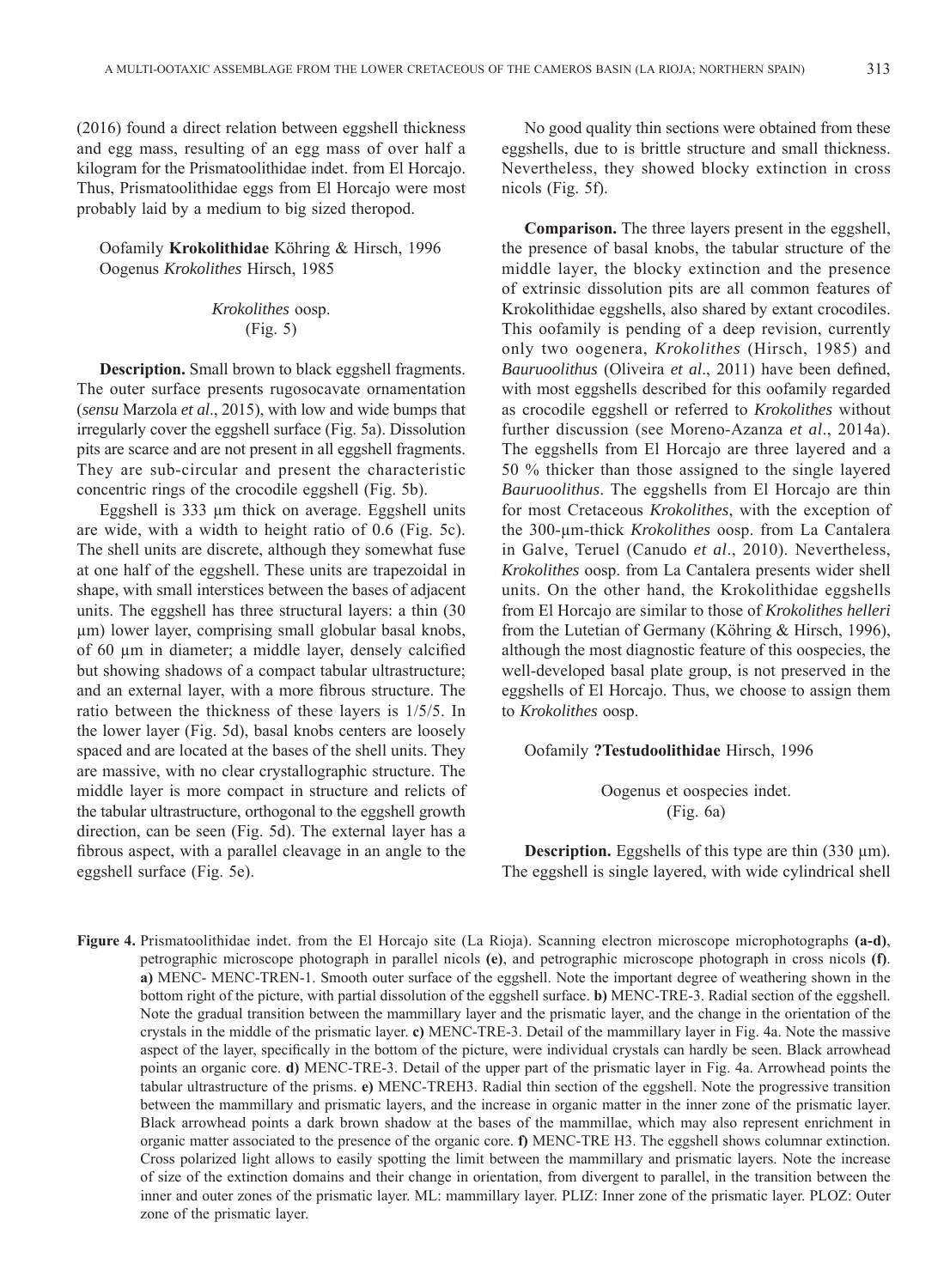

**Figure 5.** *Krokolithes* sp. from the El Horcajo site (La Rioja). Scanning electron microscope microphotographs **(a-e)**, and petrographic microscope photograph in cross nicols **(f)**. **a)** MENC-TREN-7. Outer surface of the eggshell, showing small bumps and dissolution pits, forming the rugosocavate ornamentation. **b)** MENC-TREN-7. Detail of a dissolution pit, probably a rounded pore opening exaggerated by extrinsic degradation. Note the dissolution rings. **c)** MENC-TRE-9. Radial thin section showing the relations of the inner, middle and outer layers. Note the trapezoidal shape of the shell units. **d)** MENC-TRE\_9. Detail of the inner and middle layers of the eggshell in Fig. 5a. Note the basal knob in the inner layer and the absence of the petal like structure of the basal group. Black arrowhead marks the book like tabular ultrastructure of the wedges, characteristic of the crocodilian eggshell. **e**) TRE-9. Detail of the outer layer in a. Note the fibrous aspect of the layer, due to the lattice plains of the calcite. This layer shows abundant vesicles. **f)** MENC-TRE\_N9\_3. The eggshell has blocky extinction. IL: inner layer. ML: middle layer. OL: outer layer.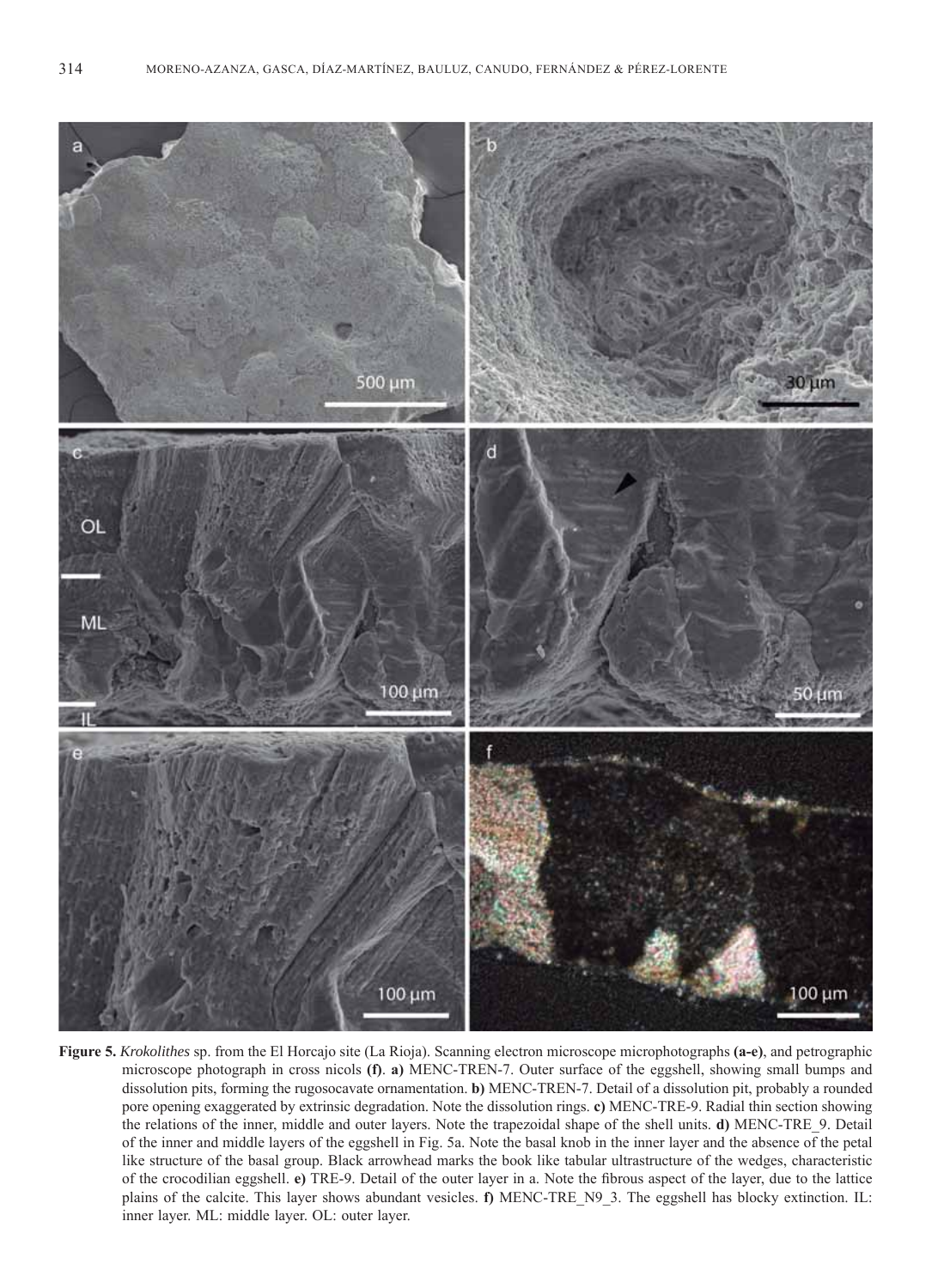units (width to height ratio of 1:1). The eggshell shows a radial ultrastructure, with calcite acicular crystals that radiate out of an organic core (Fig. 6a). In some areas, these acicular crystals are replaced by large euhedral calcite crystals, with rhombohedral habit, showing the typical calcite angles (72 to 75º, as measured in SEM photographs). Both acicular and rhombohedral crystals show many small "vesicles", probably relicts of organic matter. No organic cores are present, but big erosion craters (over 100 μm in diameter) can be seen in the inner surfaces. The outer surfaces are smooth.

**Comparison.** Single layered eggshells with radial calcite ultrastructure are present in both Spheroolithidae and Megaloolithidae (Mikhailov, 1991, 1997), two oofamilies related to ornithopod and sauropod dinosaurs (Horner & Makela, 1979; Calvo *et al*., 1997). Nevertheless, neither of these oofamilies shows shell units as wide as tall, as it is the case of the eggshells of El Horcajo. The presence of euhedral rhombohedral crystals of calcite suggests that the eggshell may be recrystallized. This contrasts with the pristine appearance of all eggshells recovered in El Horcajo site, where the ultrastructure of the eggshells has been preserved to the minimal detail, even when evidences of transport exists (Fig. 6a). Turtle eggshells are the only eggshells that are made of aragonite instead of calcite, a less stable mineral form of calcium carbonate. Aragonite usually recrystallizes to calcite in standard fossilization conditions, moreover in the presence of a regional hydrotermal metamorphism as the one that the Cameros Basin went through.

Rigid turtle eggshells with a width/height ratio of 1:1 are common in the oofamily Testudoolithidae. The poorly preserved ultrastructure and the lack of good thin sections preclude an in-depth discussion of the systematic classification of the eggshell.

> Oofamily **?Geckoolithidae** Hirsch, 1996 (Fig. 6b)



**Description.** Eggshell fragments here regarded as ?Geckoolithidae indet. are thin (500 μm) single layered calcite eggshells. No shell units can be distinguished. Instead, the eggshell is composed of a palisade of elongated crystals, with a diameter of 30-40 μm and a length of 500 μm. The crystals do not appear to fan out from the bottom of the eggshell. Instead, they are completely parallel, from the bottom to the top of the eggshell. These are neither acicular crystals, as seen in spheroolithid eggshells, nor prisms, as seen on prismatoolithid eggshells. These crystals are somewhat irregular and branching to an extent, giving the eggshell a flaming aspect. The outer surface is smooth at the naked-eye scale, but dispersituberculate in the SEM photographs. There are small bumps in the outer surface. They have 50 μm in diameter and are massive, with no discernable structure.

**Comparison.** Single layered eggshells have been described in the eggs of extant geckos, such as *Gecko gecko* and *Phelsuma madagascariensis.* The fossil oogenus *Geckoolithus* (Hirsch, 1996), although described as single layered, presents two distinct layers: a thick, densely calcified inner layer, and a more fibrous upper layer. The general architecture of the eggshell is similar to that of the extant geckos eggs, which also consists in tight palisades of prismatic crystals. Nevertheless, El Horcajo eggshells are much thicker than any extant or fossil gecko eggshells. Two Geckoolithidae ootaxa have being described in Spain. Köhring (1991) described gecko eggshells from the late Barremian of Uña (Cuenca). This eggshells are twice thinner than the ?Geckoolithidae from El Horcajo, and present a more massive prismatic layer. Furthermore, the surface nodes of the Uña eggshells are twice as big. Another ootaxa, *Pseudogeckoolithus*, was first described as resembling the structure of *Geckoolithus*, but being a prismatoolithid eggshell laid by a theropod dinosaur (Vianey-Liaud & López-Martínez, 1997). Recently, Sellés (2012) examined a new and wider sample

**Figure 6. a)** MENC-TRE 5. ?Testudoolithidae indet. from the El Horcajo site (La Rioja). Scanning electron microscope photograph of the radial section of the eggshell. The eggshell presents cylindrical shell units, with a width/height ratio of 1:1. The ultrastructure is radial. Hollow arrowhead points an erosion crater, relict of an eroded organic core. White arrowhead points vesicles, observed in the whole eggshell. Black arrowhead points an euhedral calcite crystal, showing typical calcite exfoliation angles of 74º 55'. This crystal suggests that the whole eggshell is recrystallized. **b)** MENC-TRE-11. ?Geckoolithidae indet. from the El Horcajo site (La Rioja). The eggshell is single layered, with the only layer consisting of a tight palisade of elongated calcite crystals, with a flaming aspect. White arrowhead points a node in the outer surface.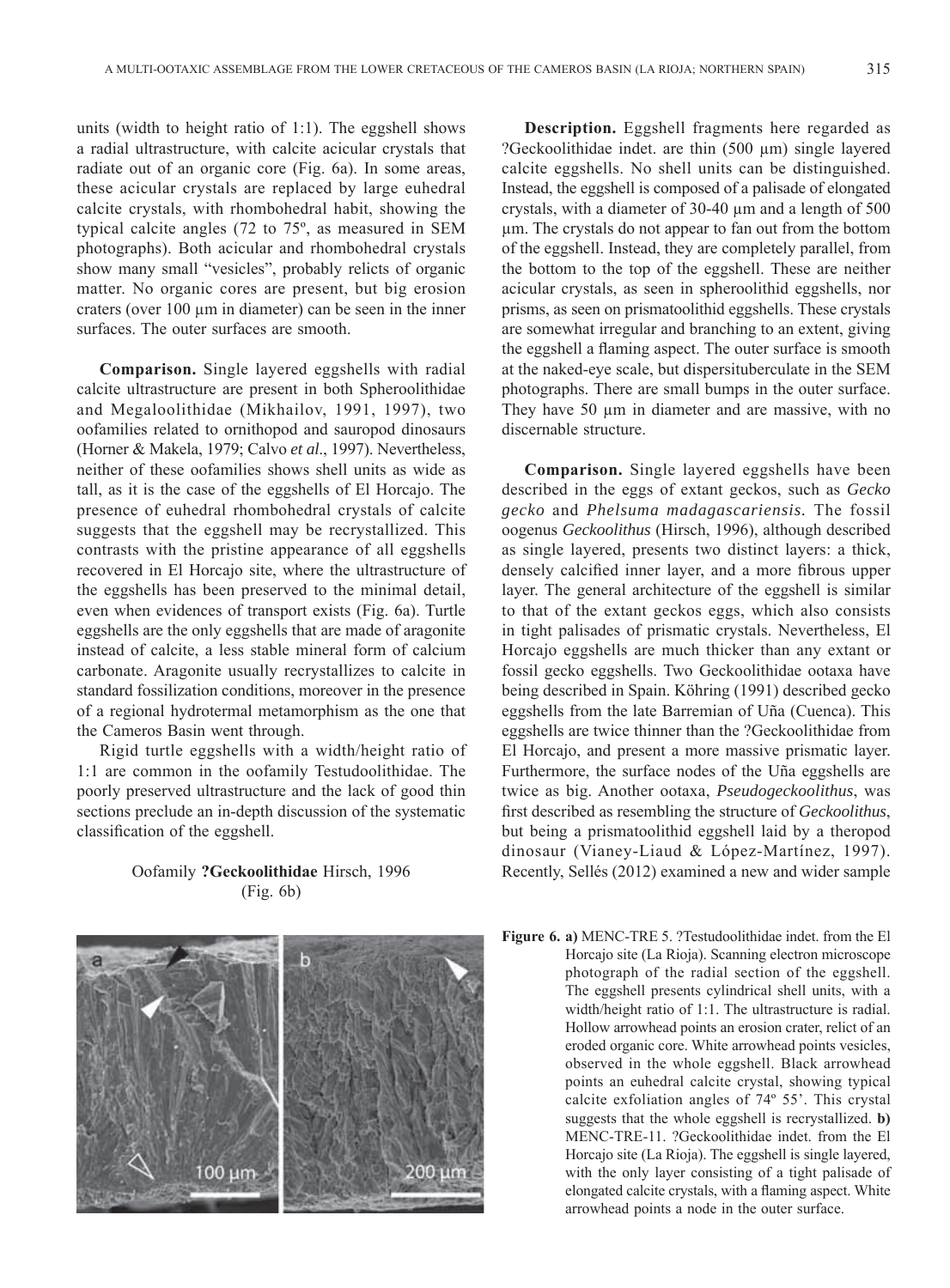of eggshell fragments and confirmed its Geckoolithidae affinities. El Horcajo ?Geckoolithidae indet. differs from *Pseudogeckoolithus* in having a thicker eggshell and lacking pore openings on top of the outer surface nodes.

### **5. DISCUSSION**

The El Horcajo site has yielded a diverse ootaxa assemblage with at least five recognized ootaxa despite the low mass of sediment processed. This diversity is high when compared with traditional egg localities, but recent studies, especially those based on fossils collected by washing and sieving sediment (e.g. Buscalioni *et al*., 2008; Canudo *et al*., 2010; Tanaka *et al*., 2016), are uncovering a previously unnoticed eggshell diversity, at least in the Lower Cretaceous deposits all over the world.

El Horcajo site has provided the oldest fossil eggshells of Spain. Only Pochancalo 1, in the Villanueva de Huerva Formation of Zaragoza, has a similar age (Vallanginian-Hauterivian; Gasca *et al*., 2012). Interestingly, the ootaxa association of Pochancalo 1 presents differences with the ootaxa association of El Horcajo (Table 1) (see Moreno-Azanza, 2014 for an updated ootaxonomic list of Pochancalo 1). Both localities share the presence of Krokolithidae and Testudoolithidae ootaxa. Nevertheless, *Krokolithes* has proven to be an omnipresent oogenus in most of the Lower Cretaceous localities of Spain, and Testudoolithidae eggshells found in both localities are highly recrystallized, which precludes comparison. Important differences arisen when comparing the dinosaurian eggshell assemblage of both localities. Pochancalo 1 has provided Megaloolithidae eggshells, assigned to sauropod dinosaurs on the base of embryonic remains from the Late Cretaceous of Argentina (Chiappe *et al*., 1998), and Phaceloolithidae eggshells, assigned to *Torvosaurus*, a megalosauroid theropod

**Table 1.** Comparasion between the ootaxa associations of contemporaneous sites Pochancalo 1 (Villanueva de Hueva, Zaragoza) (Moreno-Azanza *et al*., 2009; Moreno-Azanza, 2014) and El Horcajo (Trevijano, La Rioja, this work).

| Pochancalo 1                 |                      | El Horcajo                |                          |
|------------------------------|----------------------|---------------------------|--------------------------|
| Ootaxa                       | Putative egg layer   | Ootaxa                    | Putative egg layer       |
| Megaloolithus oosp. 1        | Sauropod dinosaurs   | Guegoolithus turolensis   | Ornithopod dinosaurs     |
| <i>Megaloolithus</i> oosp. 2 | Sauropod dinosaurs   | Prismatoolithidae indet.  | Coelurosaurian theropods |
| Phaceloolithidae indet.      | Megalosaur dinosaurs |                           |                          |
|                              |                      | Geckoolithidae indet.     | Geckos                   |
| <i>Krokoolithes</i> oosp.    | Crocodiles           | <i>Krokoolithes</i> oosp. | Crocodiles               |
| Testudoolithus oosp.         | Turtles              | Testudoolithidae indet.   | Turtles                  |

dinosaur, on the base of embryonic remains from the Upper Jurassic of Portugal (Araujo *et al*., 2013). On the contrary, dinosaur eggshells of El Horcajo most probably belong to ornithopod dinosaurs and coelurosaurian theropods.

The main difference between El Horcajo and Pochancalo 1 is the depositional environment of both localities. Pochancalo 1 is a grey lutitic level, part of an avulsion deposit (crevasse splay and crevasse channel) within a fluvial domain (Gasca *et al.*, 2012). On the other hand, although detailed sedimentological and taphonomical analyses of El Horcajo 1 have not yet been conducted, it was formed as an attritional assemblage in a palustrine depositional environment. Noticeable is that most of the eggshell bearing Barremian localities of Spain are deposited in such environments, and Megaloolithidae and Phaceloolithidae eggshells are yet to be known. All the available evidence points towards the direction of a faciesdependent composition of the ootaxic assemblages. Further examination of existing localities and, moreover, the discovering on new sites are needed to test this hypothesis.

The Valanginian-Hauterivian age of the El Horcajo assemblage was an unexpected result of this work. Recent geological studies, including low scale geological mapping and chronostratigraphic correlations based of biostratigraphy of dasyclads and foraminifera and sequence stratigraphy resulted in a Barremian and most probably Aptian age for the Enciso Group (see Suárez-González *et al*., 2013 for an in-depth revision on the age of the Leza Formation and Enciso Group). The presence of *Guegoolithus turolensis* in the assemblage, which has been considered as a guide fossil for the early Barremian of the Iberian Chain (Moreno-Azanza *et al*., 2008, 2014c), also supports a late Lower Cretaceous age for the assemblage. Nevertheless, charophyte fructifications are more reliable marker fossils than dasyclads, foraminifera and eggshells in lacustrine and palustrine environments, especially for the Lower Cretaceous. Furthermore, the presence of samples Berriasian in age in the same stratigraphic log, 25 m below the El Horcajo locality, confirms an early Lower Cretaceous age for the assemblage. These results challenge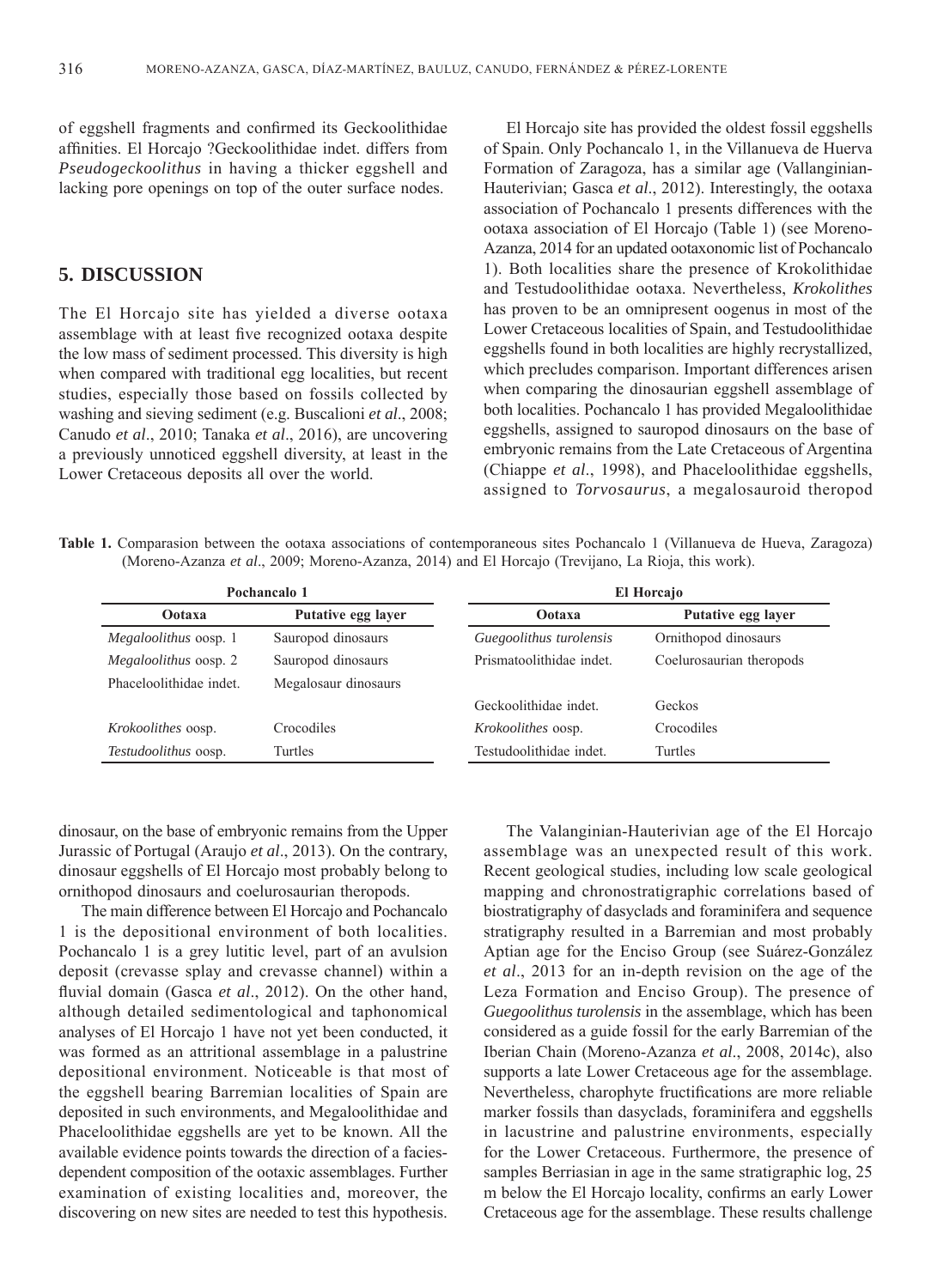two important hypotheses: 1) the tectono-sedimentary framework of the Enciso Group in the Trevijano area, which most probably presents a significantly older age than other outcrops of the Enciso Group; and 2) the reliability of *Guegoolithus* as a guide fossil, which has been invalidated with the new findings.

# **6. CONCLUSIONS**

The El Horcajo site is a new eggshell assemblage located in the Enciso Group of the Cameros Basin of La Rioja. Based on the presence of the fructifications of the charophytes  *Atopochara trivolvis* var. *micranda* and *Atopochara trivolvis* var. *ancora*, a Valanginian-Hauterivian age is proposed for this assemblage. This represents the oldest eggshell assemblage found in Spain. Only the Upper Jurassic localities of Portugal present an older age in the Iberian Peninsula.

Five different ootaxa have being identified in the assemblage: 1) the Spheroolithidae *Guegoolithus turolensis*; 2) a surprisingly thick Prismatoolithidae indet., with certain affinities to the oogenus *Sankofa*, that may represent a new oogenus and oospecies for this oofamily; 3) the Krokolithidae *Krokolithes* sp.; 4) recrystallized ?Testudoolithidae eggshells; and 5) ?Geckoolithidae eggshells of uncertain affinity.

The ootaxonomic list of El Horcajo differs from the other locality known in Spain for this age, in the presence of putatively ornithopod and coelurosaurian theropod eggshells and the absence of putatively sauropod and megalosauroid theropod eggshells. Otherwise, the association is similar to other younger localities found in similar facies all over the Iberian Chain. This may support a facies dependence of the composition of the ootaxa assemblages that must be tested with new evidence.

A new older and unexpected Valanginian-Hauterivian age of El Horcajo, based on charophyte association, is postulated. New sedimentological and stratigraphical work is needed to integrate these new data in the existing tectono-stratigraphic models of the Cameros Basin. Furthermore, this age invalidates the usefulness of *Guegoolithus* as a guide fossil.

# **ACKNOWLEDGEMENTS**

This project was partially founded by the Sociedad Española de Paleontología and its program "Ayudas a la Investigación". This paper forms part of the projects CGL2013-46169-C2-1-P and CGL2014-53548-P, subsidized by the Spanish Ministerio de Economía y

Competitividad, the European Regional Development Fund, and the Government of Aragón ("Grupos Consolidados"). The authors would like to acknowledge the use of the Servicio General de Apoyo a la Investigación-SAI, Universidad de Zaragoza. Pablo Suárez González, from the Universidad Complutense de Madrid provided useful comments on an earlier version of this manuscript. We are grateful to Xabier Pereda Suberbiola and Albert García Sellés for their constructive comments, as well as to the editors Julio Aguirre and Gonzalo Jiménez for managing the paper, which really improved the final version of the manuscript.

# **REFERENCES**

- Amo Sanjuán, O., Canudo, J.I. & Cuenca-Bescós, G. 2000. First record of elongatoolithid eggshells from the Lower Barremian (Lower Cretaceous) of Europe (Cuesta Corrales 2, Galve Basin, Teruel, Spain). First International Symposium on Dinosaur Eggs and Babies (eds Bravo, A.M. & Reyes, T.), Extended Abstracts, Isona i Conca Dellà, pp. 7-14.
- Araújo, R., Castanhinha, R., Sanders, M., Mateus, O., Hendrickx, C., Beckmann, F., Schell, N. & Alves, L.C. 2013. Filling the gaps of dinosaur eggshell phylogeny: Late Jurassic theropod clutch with embryos from Portugal. *Scientifi c Reports* 3 (May); doi: 10.1038/srep01924.
- Barta, D.E., Brundridge, K.M., Croghan, J.A., Jackson, F.D., Varricchio, D.J., Jin, X. & Poust, A.W. 2014. Eggs and clutches of the Spheroolithidae from the Cretaceous Tiantai basin, Zhejiang Province, China. *Historical Biology*, 26, 183-194; doi: 10.1080/08912963.2013.792811.
- Bravo, A.M., Huerta, P., Izquierdo Montero, L.A., Montero Huerta, D., Pérez Martínez, G., Torcida Fernández-Baldor, F. & Urién Montero, V. 2006. Un nuevo yacimiento de cáscaras de huevo de dinosaurio de la provincia de Burgos, España (Maastrichtiense, Fm Santibañez del Val). Actas de las III Jornadas Internacionales sobre Paleontología de Dinosaurios y su Entorno (ed. Colectivo Arqueológico y Paleontológio de Salas), Salas de los Infantes, Burgos, 223-234.
- Buscalioni, A.D., Fregenal, M.A., Bravo, A., Poyato-Ariza, F.J., Sanchiz, B., Báez, A.M., Cambra Moo, O., Martín-Closas, C., Evans, S.E. & Marugan Lobón, J. 2008. The vertebrate assemblage of Buenache de la Sierra (Upper Barremian of Serranía de Cuenca, Spain) with insights into its taphonomy and palaeocology. *Cretaceous Research*, 29, 687–710; doi: 10.1016/j.cretres.2008.02.004.
- Calvo, J.O., Engelland, S., Heredia, S.E. & Salgado, L. 1997. First record of dinosaur eggshells (?Sauropoda Megaloolithidae) from Neuquén, Patagonia, Argentina. *Gaia,* 14, 23-32.
- Canudo, J.I., Gasca, J.M., Aurell, M., Badiola, A., Blain, H.-A., Cruzado-Caballero, P., Gómez-Fernández, D., Moreno-Azanza, M., Parrilla, J., Rabal-Garcés, R. &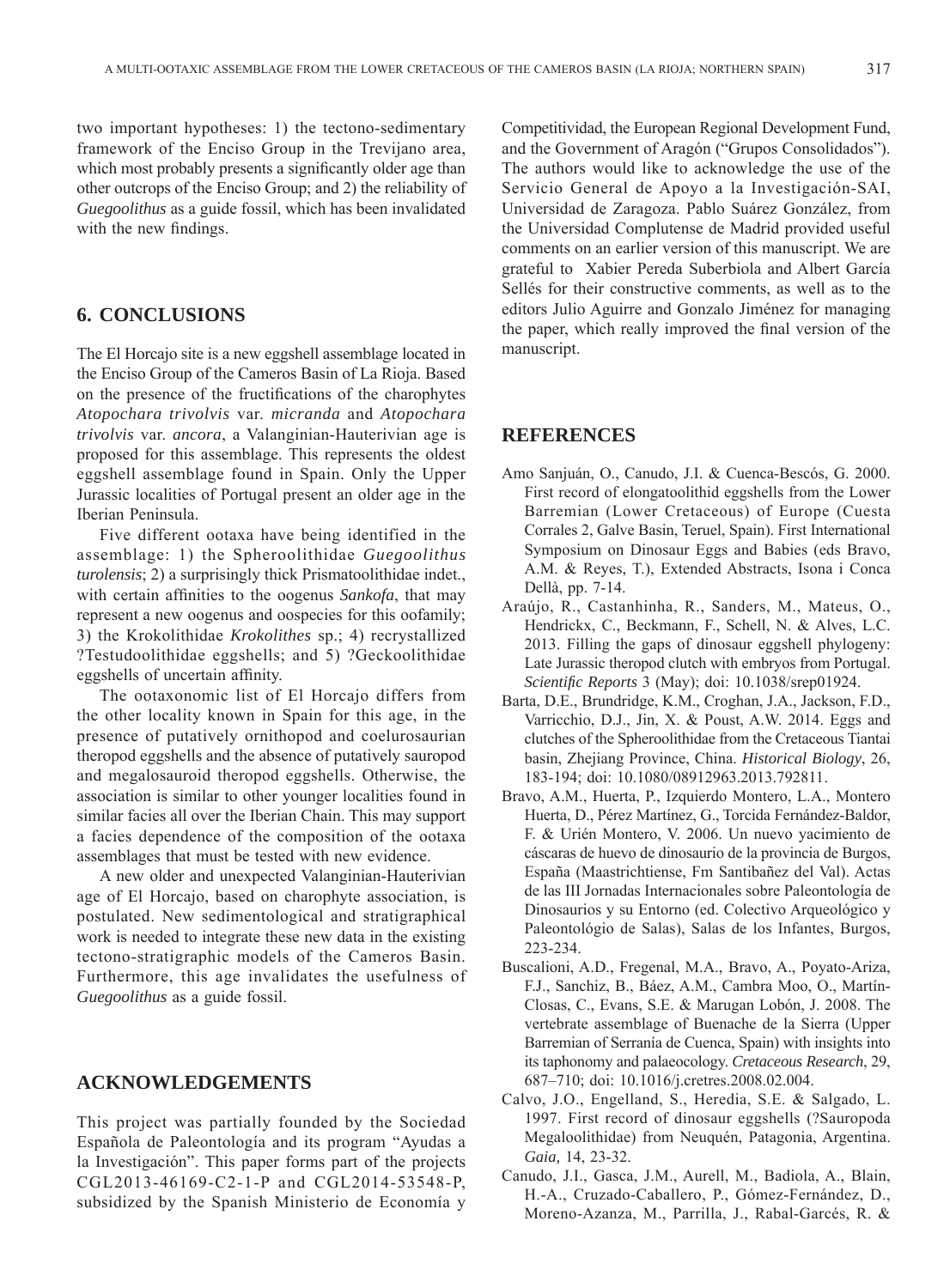Ruiz-Omeñaca, J.I. 2010. La Cantalera: an exceptional window onto the vertebrate biodiversity of the Hauterivian-Barremian transition in the Iberian Peninsula. *Journal of Iberian Geology,* 36, 295-324; doi: 10.5209/rev\_ JIGE.2010.v36.n2.8.

- Chiappe, L.M., Coria, R.A., Dingus, L., Jackson, F., Chinsamy, A. & Fox, M. 1998. Sauropod dinosaur embryos from the Late Cretaceous of Patagonia. *Nature*, 396, 258–261; doi:10.1038/24370.
- Dewaele, L., Tsogtbaatar, K., Barsbold, R., Garcia, G., Stein, K., Escuillié, F. & Godefroit, P. 2015. Perinatal specimens of *Saurolophus angustirostris* (Dinosauria: Hadrosauridae), from the Upper Cretaceous of Mongolia. *PLoS ONE*, 10(10), e0138806; doi: 10.1371/journal. pone.0138806.
- Doublet, S. 2004. *Contrôles tectonique et climatique de l´enregistrement stratigraphique dans un basin continental de rift: le basin de Cameros (Jurassique supérieur-Crétacé inferieur) provinces de Soria-La Rioja, Espagne.* Ph.D. Thesis, Université de Bourgogne, 465 p (unpublished).
- Gasca, J.M., Badiola, A., Canudo, J.I., Moreno-Azanza, M. & Puértolas, E. 2012. La asociación de vertebrados fósiles del yacimiento Pochancalo 1 (Valanginiense-Hauteriviense, Villanueva de Huerva, Zaragoza, España). Actas de las V Jornadas Internacionales sobre Paleontología de Dinosaurios y su Entorno (eds Huerta, P., Torcida Fernández-Baldor, F. & Canudo, J.I.). Colectivo Arqueológico y Paleontológico de Salas, Salas de los Infantes, 159-172.
- Hirsch, K.F. 1985. Fossil crocodylian eggs from the Eocene of Colorado*. Journal of Paleontology*, 59, 531-542.
- Hirsch, K.F. 1994. Upper Jurassic eggshells from the Western Interior of North America. In: *Dinosaur Systematics: Perspectives and Approaches* (eds Carpenter, K. & Currie, P.), Cambridge University Press, Cambridge, 137-150.
- Hirsch, K.F. 1996. Parataxonomic classification of fossil chelonian and gecko eggs. *Journal of Vertebrate Paleontology*, 16, 752-762.
- Hirsch, K.F. & Quinn, B. 1990. Eggs and eggshell fragments from the Upper Cretaceous Two Medicine Formation of Montana. *Journal of Vertebrate Paleontology*, 10, 491–511.
- Horner, J.R. 1999. Egg clutches and embryos of two hadrosaurian dinosaurs. *Journal of Vertebrate Paleontology*, 19, 607–611; doi: 10.1080/02724634.1999.10011174.
- Horner, J.R. & Makela, R. 1979. Nest of juveniles provides evidence of family structure among dinosaurs. *Nature*, 282, 296-298; doi: 10.1038/282296a0.
- Homer, J.R. & Weishampel, D.B. 1996. A comparative embryological study of two ornithischian dinosaurs (correction). *Nature*, 3531, 103; doi: 10.1038/383103b0.
- Izquierdo, L.A., Montero, D., Pérez, G. & Urién, V. 1999. Macroestructura de los huevos de dinosaurios de La Rosaca (Burgos, España). I Jornadas Internacionales sobre Paleontología de Dinosaurios y su Entorno, Dossier y resúmenes*,* Salas de los Infantes, Burgos, p. 27.
- Köhring, R. 1990. Fossile reptil-eirschalen (Chelonia, Crocodilia, Dinosauria) aus dem unterem Barremium von

Galve (provinz Teruel, SE Spanien). *Paläontologische Zeitschrift,* 64, 392-344.

- Köhring, R. 1991. Lizard eggshells from the Lower Cretaceous of Cuenca Province, Spain. *Palaeontology*, 34, 237-240.
- Köhring, R. & Hirsch, K.F. 1996. Crocodylian and avian eggshells from the Middle Eocene of the Geiseltal, Eastern Germany. *Journal of Vertebrate Paleontology*, 16, 67-80.
- López-Martínez, N. & Vicens, E. 2012. A new peculiar dinosaur egg, *Sankofa pyrenaica* oogen. nov. oosp. nov. from the Upper Cretaceous coastal deposits of the Aren Formation, South-Central Pyrenees, Lleida, Catalonia, Spain. *Palaeontology*, 55, 325-339; doi: 10.1111/j.1475- 4983.2011.01114.x.
- Martín-Closas, C. 2000. *Els Caròfits del Juràssic Superior i el Cretaci Inferior de la Península Ibèrica*. Institut d'Estudis Catalans, Arxius de les Seccions de Ciències 125, Barcelona, 304 p.
- Marzola, M., Russo, J. & Mateus, O. 2015. Identification and comparison of modern and fossil crocodilian eggs and eggshell structures. *Historical Biology,* 27, 115-133; doi: 10.1080/08912963.2013.871009.
- Mas, R., Alonso, A. & Guimera, J. 1993. Evolución tectonosedimentaria de una cuenca extensional intraplaca: la cuenca finijurasica- eocretácica de Los Cameros (La Rioja-Soria). *Revista de la Sociedad Geologica de España*, 6, 129-144.
- Mas, R., García, A. (Coord.), Mas, R., García, A., Salas, R., Meléndez, A., Alonso, A., Aurel, M., Badenas, B., Benito, M.I., Carenas, B., Garíia-Hidalgo, J.F., Gil, J. & Segura, M. 2004. Segunda Fase de rifting: Jurásico Superior-Cretácico Inferior. In: *Geología de España* (ed. Vera, J.A.), Sociedad Geológica de España, Instituto Geológico y Minero, Madrid, 503-510.
- Mikhailov, K.E. 1991. Classification of fossil eggshells of amniotic vertebrates. *Acta Palaeontologica Polonica*, 36, 193–238.
- Mikhailov, K.E. 1997. Fossil and Recent eggshell in amniotic vertebrates; fine structure, comparative morphology and classification. *Special Papers in Palaeontology*, 56, 1-80.
- Mikhailov, K.E. 2014. Eggshell structure, parataxonomy and phylogenetic analysis: some notes on articles published from 2002 to 2011. *Historical Biology*, 26, 144-154; doi: 10.1080/08912963.2013.829824.
- Mikhailov, K.E., Bray, E.S. & Hirsch, K.F. 1996. Parataxonomy of fossil egg remains (Veterovata): principles and applications. *Journal of Vertebrate Paleontology,* 16, 763-769.
- Mateus, I., Mateus, H., Antunes, M.T., Mateus, O., Taquet, P., Ribeiro, V. & Manuppella, G. 1997. Couvée, oeufs et embryons d'un dinosaure théropode du Jurassique supérieur de Lourinha (Portugal). *Comptes Rendus de l'Académie des Sciences de Paris, Series IIA, Earth and Planetary Science*, 325, 71-78; doi: 10.1016/S1251- 8050(97)83275-2.
- Moratalla, J.J. 1993. *Restos indirectos de dinosaurios del registro español: paleoicnología de la cuenca de Cameros (Jurásico Superior - Cretácico Inferior) y Paleoología del*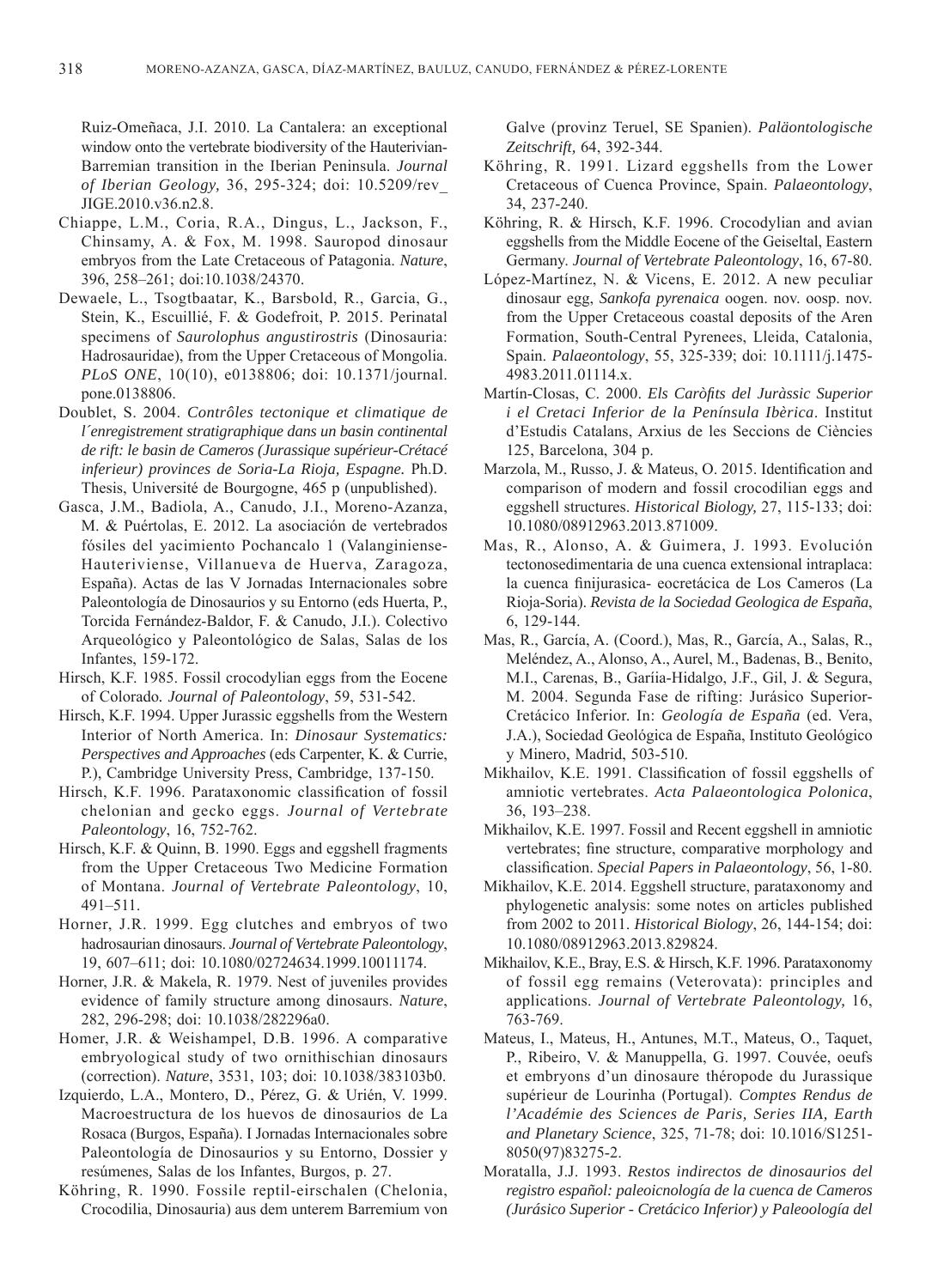*Cret*ácico Superior. PhD Thesis, Universidad Autónoma de Madrid, 2 vol., 726 p (unpublished).

- Moreno-Azanza, M. 2014. *Los huevos fósiles de amniotas del Cretácico de la Península Ibérica: tafonomía, formación de la cascara y sistemática*. Ph.D. Thesis, Universidad de Zaragoza. 280 p (unpublished).
- Moreno-Azanza, M., Canudo, J.I. & Gasca, J.M. 2009. Fragmentos de cáscara de huevo de Megaloolithidae en el Cretácico Inferior de la provincia de Zaragoza (Formación Villanueva de Huerva, España). Actas de las IV Jornadas Internacionales sobre Paleontología de Dinosaurios y su Entorno (ed. Colectivo Arqueológico y Paleontológico de Salas), Salas de los Infantes, 253–262.
- Moreno-Azanza, M., Canudo, J.I. & Gasca, J.M. 2014b. Unusual theropod eggshells from the Early Cretaceous Blesa Formation of the Iberian range, Spain. *Acta Palaeontologica Polonica*, 59, 843-854; doi: 10.4202/ app.2012.0069.
- Moreno-Azanza, M., Canudo, J.I. & Gasca, J.M. 2014c. Spheroolithid eggshells in the Lower Cretaceous of Europe. Implications for eggshell evolution in ornithischian dinosaurs. *Cretaceous Research*, 51, 75-87; doi: 10.1016/j.cretres.2014.05.017.
- Moreno-Azanza, M., Canudo, J.I. & Gasca, J.M. 2015. Enigmatic Early Cretaceous ootaxa from Western Europe with signals of extrinsic eggshell degradation. *Cretaceous Research*, 56, 617-627; doi: 10.1016/j.cretres.2015.06.019.
- Moreno-Azanza, M., Gasca, J.M., & Canudo, J.I. 2008. *Macroolithus turolensis* como fósil guía para el Hauteriviense superior-Barremiense basal de Teruel. XXIV Jornadas de la Sociedad Española de Paleontología, Libro de Resúmenes, pp. 43-44.
- Moreno-Azanza, M., Bauluz, B., Canudo, J.I., Puértolas-Pascual, E. & Sellés, A.G. 2014a. A re-evaluation of aff. Megaloolithidae eggshell fragments from the uppermost Cretaceous of the Pyrenees and implications for crocodylomorph eggshell structure. *Historical Biology*, 26, 195-205; doi: 10.1080/08912963.2013.786067.
- Oliveira, C.E.M., Santucci, R.M., Andrade, M.B., Fulfaro, V.J., Basílio, J.A.F. & Benton, M. 2011. Crocodylomorph eggs and eggshells from the Adamantina Formation (Bauru Group) Upper Cretaceous of Brasil. *Palaeontology*, 54, 309–321; doi: 10.1111/j.1475-4983.2010.01028.x.
- Omodeo-Salè, S., Guimerà, J., Mas, R. & Arribas, J. 2014. Tectono-stratigraphic evolution of an inverted extensional basin: the Cameros Basin (north of Spain). *International Journal of Earth Sciences,* 103, 1597–1620; doi: 10.1007/ s00531-014-1026-5.
- Omodeo-Salè, S., Salas, R., Guimerà, J., Ondrak, R., Mas, R., Arribas, J., Suárez-Ruiz, I. & Martínez, L., 2015. Subsidence and thermal history of an inverted Late Jurassic-Early Cretaceous extensional basin (Cameros, North-central Spain) affected by very low- to low-grade metamorphism*. Basin Research*, doi: 10.1111/bre.12142.
- Quijada, I.E., Suárez-González, P., Benito, M.I. & Mas, R., 2013. New insights on stratigraphy and sedimentology of the Oncala Group (eastern Cameros Basin): implications for the paleogeographic reconstruction of Iberia at

Berriasian times. *Journal of Iberian Geology,* 39, 313– 334; doi: 10.5209/rev\_JIGE.2013.v39.n2.42503.

- Riveline, J., Berger, J.P., Feist, M., Martín-Closas, C., Schudack, M. & Soulié-Märsche, I. 1996. European Mesozoic-Cenozoic charophyte biozonation. *Bulletin de la Société géologique de France*, 167, 453-468.
- Ruiz-Galbán, A., Sevilla, P. & Sanz, J.L. 2014. Microfósiles de los yacimientos barremienses de las "Hoces de Beteta" (Cuenca, España). Primeros resultados. In: *New Insights on Ancient Life* (eds Arreguín-Rodríguez, G., Colmenar, J., Díaz-Berenguer, E., Galán, J., Legarda-Lisarri, A., Parrilla-Bel, J., Puértolas-Pascual, E. & Silva-Casal, R.). XII Encuentro de Jóvenes Investigadores en Paleontología (EJIP), Boltaña, Huesca, 109–112.
- Salas, R., Guimerà, J., Mas, R., Martín-Closas, C., Meléndez, A. & Alonso, A. 2001. Evolution of the Mesozoic central Iberian Rift System and its Cainozoic inversion (Iberian Chain). In: *Peri-Thethyan Rift/Wrench Bassins and Passive Margins* (eds Ziegler, P.A., Cavazza, W., Robertson, A.H.F. & Crasquin-Soleau, S.). Mémoires du Muséum Nationale de l'Histoire Naturelle*,* Peri-Tethys Memoir 6, 186, 145–185.
- Schudack, U. & Schudack, M. 2009. Ostracod biostratigraphy in the Lower Cretaceous of the Iberian chain (Eastern Spain). *Journal of Iberian Geology,* 35, 141-168.
- Sellés, A.G. 2012. *Oological record of dinosaurs in southcentral Pyrenees (SW Europe): parataxonomy, diversity and biostratigraphical implications*. PhD Thesis, Universitat de Barcelona, 231 pp (unpublished).
- Suárez-González, P., Quijada, I.E., Benito, M.I. & Mas, R. 2013. Eustatic versus tectonic control in an intraplate rift basin (Leza Fm., Cameros Basin). Chronostratigraphic and paleogeographic implications for the Aptian of Iberia. *Journal of Iberian Geology*, 39, 285-312.
- Suárez-González, P., Quijada, I.E., Benito Moreno, M.I. & Mas, R. 2015. Sedimentology of ancient coastal wetlands: insights from a Cretaceous multifaceted depositional system. *Journal of Sedimentary Research,* 85, 95–117.
- Suárez-González, P., Quijada, I.E., Mas, R. & Benito, M.I. 2010. Nuevas aportaciones sobre la influencia marina y la edad de los carbonatos de la Fm. Leza en el sector de Préjano (SE de La Rioja). Cretácico Inferior, Cuenca de Cameros. *Geogaceta*, 49, 7-10.
- Tanaka, K., Zelenitsky, D.K., Saegusa, H., Ikeda, T., DeBuhr, C.L. & Therrien, F. 2016. Dinosaur eggshell assemblage from Japan reveals unknown diversity of small theropods. *Cretaceous Research*, 57, 350-363; doi: 10.1016/j. cretres.2015.06.002.
- Tischer, G. 1966. Über die Wealden-Ablagerung und die Tektonik der östlichen Sierra de los Cameros in den nordwestlichen Iberischen Ketten (Spanien). *Beihefte zum Geologischen Jahrbuch*, 44, 123-164.
- Varricchio, D.J., Jackson, F., Borlowski, J. & Horner, J.R. 1997. Nest and egg clutches for the dinosaur *Troodon formosus* and evolution of avian reproductive traits. *Nature*, 385, 247-250; doi: 10.1038/385247a0.
- Vianey-Liaud, M. & López-Martínez, N. 1997. Late Cretaceous dinosaur eggshells from the Tremp basin,